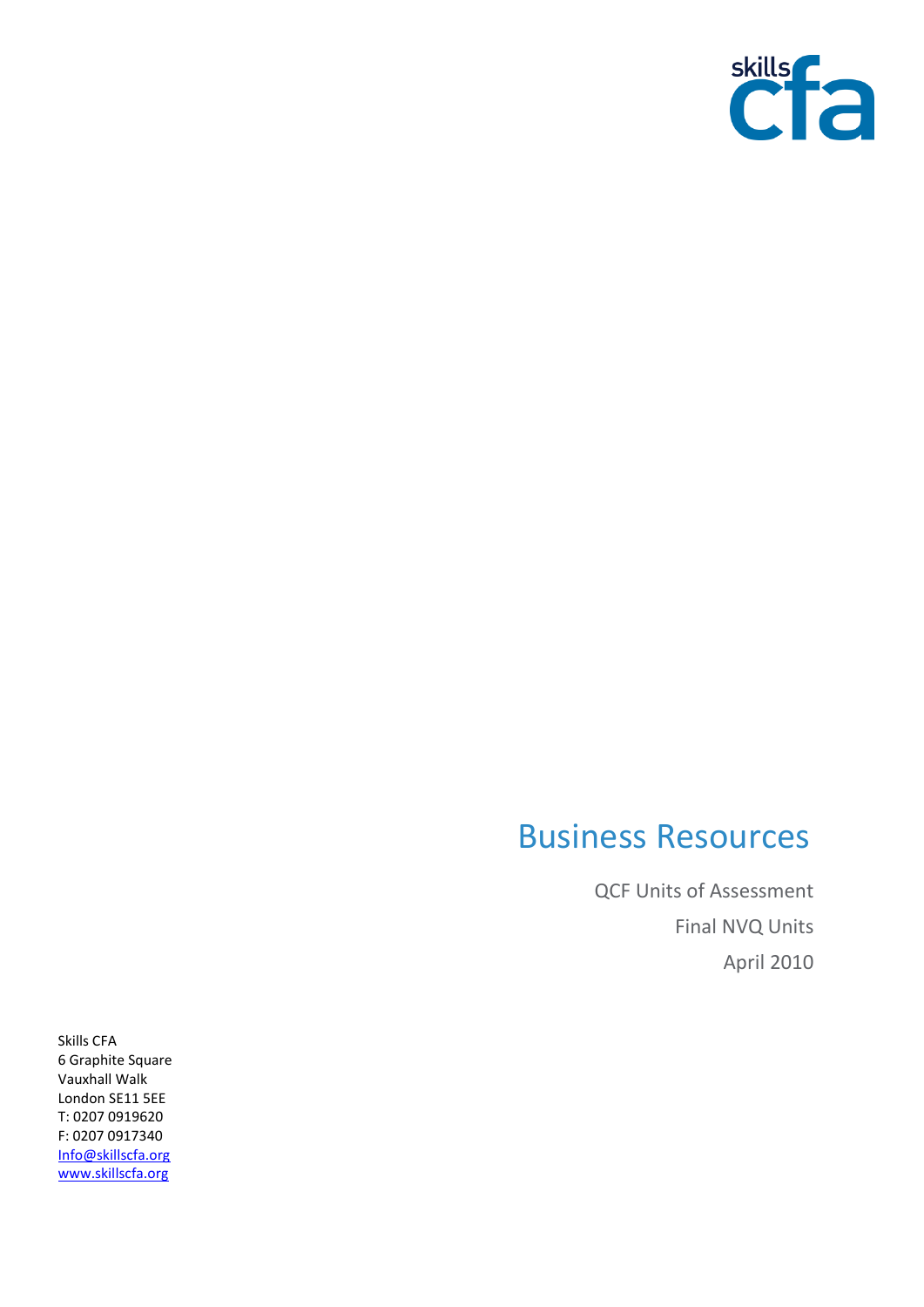

## **Contents**

| No.  | <b>Title</b>                              | Page No. |
|------|-------------------------------------------|----------|
| Q222 | Maintain and issue stationery stock items | 1        |
| Q221 | Use office equipment                      | 4        |
| Q330 | Agree a budget                            | 7        |
| Q319 | Order products and services               | 9        |
| Q421 | Manage budgets                            | 13       |
| Q412 | Prepare specifications for contracts      | 16       |
| Q501 | Invite tenders and select contracts       | 18       |
| Q502 | Monitor and evaluate contracts            | 21       |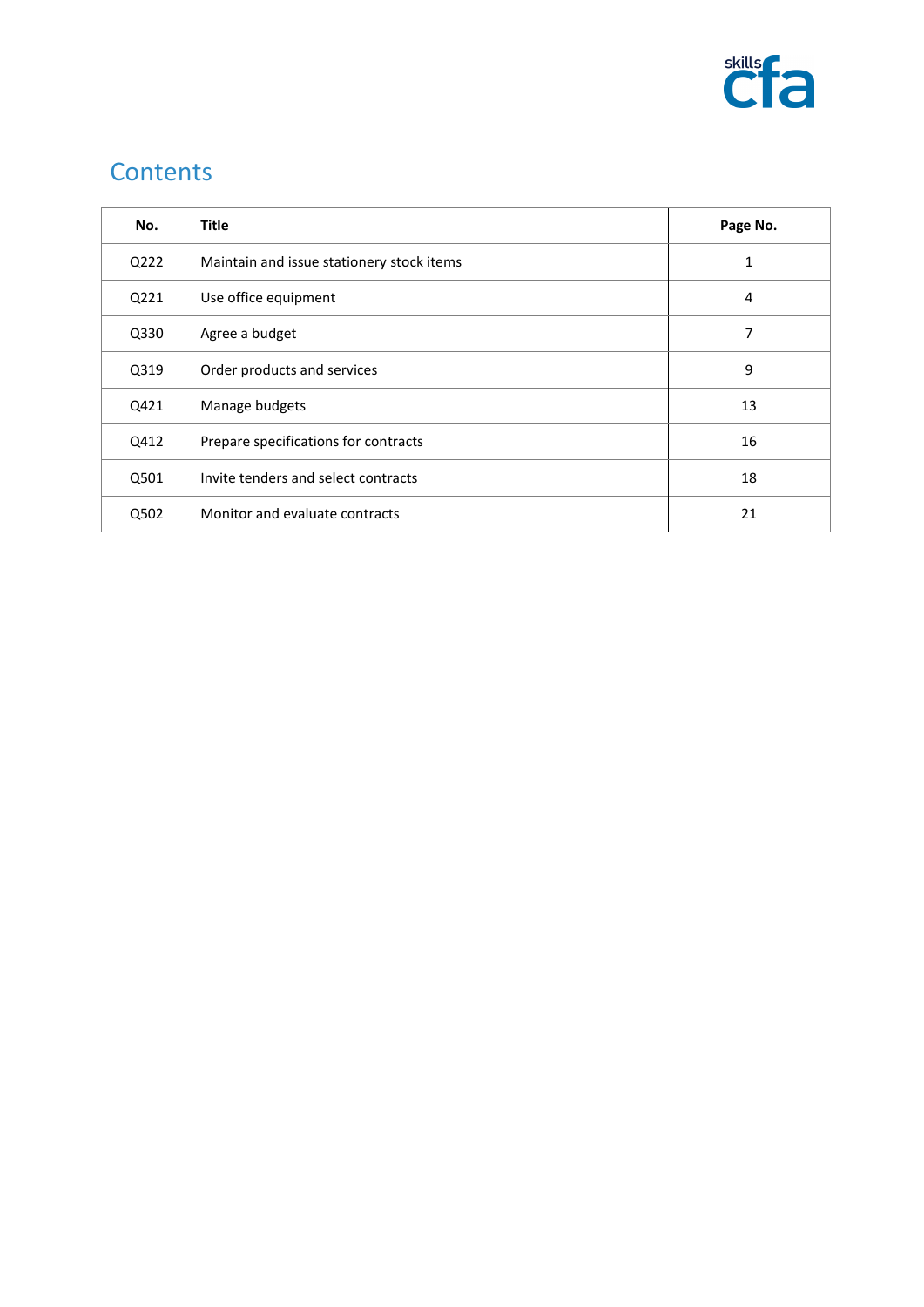

| <b>Title</b>                                                                      | Maintain and issue stationery stock items |                                                                                                                                                                                                                                                                                                                                                                                                                                                                                                                                                                                                                                                                                                                                                                                                                                                                                                                                                           |
|-----------------------------------------------------------------------------------|-------------------------------------------|-----------------------------------------------------------------------------------------------------------------------------------------------------------------------------------------------------------------------------------------------------------------------------------------------------------------------------------------------------------------------------------------------------------------------------------------------------------------------------------------------------------------------------------------------------------------------------------------------------------------------------------------------------------------------------------------------------------------------------------------------------------------------------------------------------------------------------------------------------------------------------------------------------------------------------------------------------------|
| <b>Skills CFA Unit</b><br>No.                                                     | Q222                                      |                                                                                                                                                                                                                                                                                                                                                                                                                                                                                                                                                                                                                                                                                                                                                                                                                                                                                                                                                           |
| <b>WBA Unit No.</b>                                                               | M/601/2495                                |                                                                                                                                                                                                                                                                                                                                                                                                                                                                                                                                                                                                                                                                                                                                                                                                                                                                                                                                                           |
| <b>Level</b>                                                                      | $\overline{2}$                            |                                                                                                                                                                                                                                                                                                                                                                                                                                                                                                                                                                                                                                                                                                                                                                                                                                                                                                                                                           |
| <b>Credit Value</b>                                                               | 3                                         |                                                                                                                                                                                                                                                                                                                                                                                                                                                                                                                                                                                                                                                                                                                                                                                                                                                                                                                                                           |
| <b>GLH</b>                                                                        | 14                                        |                                                                                                                                                                                                                                                                                                                                                                                                                                                                                                                                                                                                                                                                                                                                                                                                                                                                                                                                                           |
| <b>Learning Outcomes</b>                                                          |                                           | <b>Assessment Criteria</b>                                                                                                                                                                                                                                                                                                                                                                                                                                                                                                                                                                                                                                                                                                                                                                                                                                                                                                                                |
| The learner will                                                                  |                                           | The learner can                                                                                                                                                                                                                                                                                                                                                                                                                                                                                                                                                                                                                                                                                                                                                                                                                                                                                                                                           |
| 1. Understand procedures for<br>maintaining and issuing<br>stationery stock items |                                           | 1.1 Outline organisational<br>requirements for ordering,<br>taking delivery, storing, stock-<br>taking, issuing and disposing of<br>stationery stock items<br>1.2 Outline ways of keeping up-to-<br>date, accurate and legible<br>records of stationery stock<br>items<br>1.3. Explain the purpose of knowing<br>the level of demand for<br>stationery stock items and how<br>this may affect requirements for<br>ordering and stock held<br>1.4 Outline other factors that may<br>affect the future level of<br>demand for stationery stock<br>held<br>1.5 Give examples of suppliers that<br>may be used when ordering<br>stationery stock items<br>1.6 Outline differences between<br>ordering stationery stock items<br>from internal and external<br>suppliers<br>1.7 Outline organisational<br>procedures for issuing<br>stationery stock items<br>1.8 Outline when it may be<br>necessary to ask for receipts for<br>stationery stock items issued |
| 2. Know how to handle, store and                                                  | dispose of stationery stock items         | 2.1 Outline organisational<br>procedures for handling and<br>storing stationery stock items<br>safely and securely<br>2.2 Outline organisational                                                                                                                                                                                                                                                                                                                                                                                                                                                                                                                                                                                                                                                                                                                                                                                                          |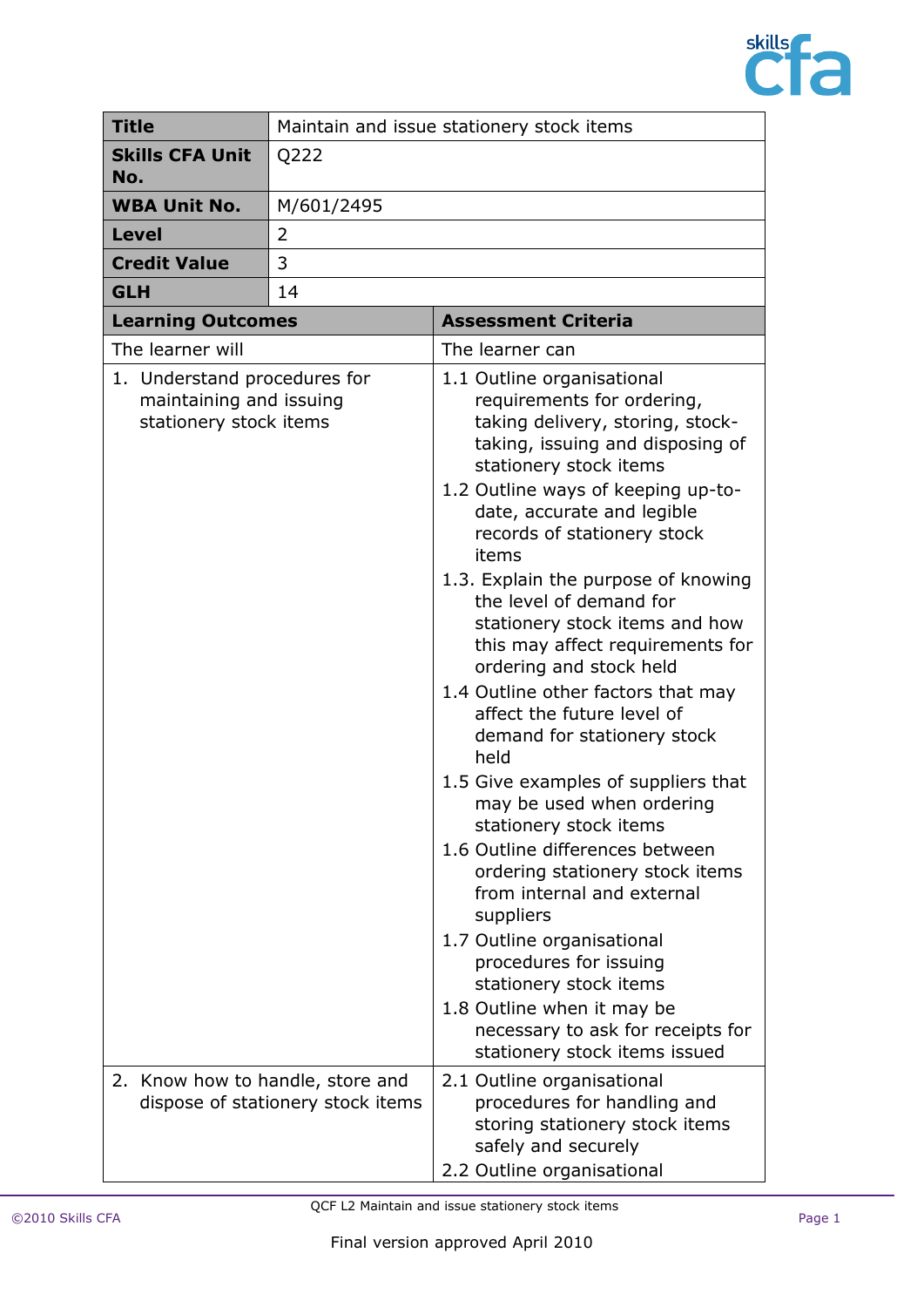

|                                                                                                                              | procedures for the correct and<br>safe disposal of stationery stock<br>items                                                                                                                                                                                                                                                                                                                                                                                                                                                                                                    |
|------------------------------------------------------------------------------------------------------------------------------|---------------------------------------------------------------------------------------------------------------------------------------------------------------------------------------------------------------------------------------------------------------------------------------------------------------------------------------------------------------------------------------------------------------------------------------------------------------------------------------------------------------------------------------------------------------------------------|
| 3. Understand problems that may<br>occur with maintaining and<br>issuing stationery stock items<br>and how to deal with them | 3.1 Describe types of problems that<br>may occur with deliveries and<br>stationery stock items<br>3.2 Describe organisational<br>procedures for dealing with<br>problems                                                                                                                                                                                                                                                                                                                                                                                                        |
| 4. Understand how to make<br>recommendations for improving<br>stationery stock handling                                      | 4.1 Describe organisational<br>procedures for recommending<br>improvements for ordering,<br>taking delivery, storing, stock-<br>taking, issuing and disposing of<br>unwanted or damaged<br>stationery stock items                                                                                                                                                                                                                                                                                                                                                               |
| 5. Be able to maintain stationery<br>stock levels                                                                            | 5.1 Maintain stationery stock items<br>to required levels<br>5.2 Handle and store stationery<br>stock safely and securely,<br>maintaining its condition and<br>following organisational<br>procedures<br>5.3 Carry out stock-takes as<br>instructed and report problems<br>5.4 Order stationery stock from<br>suppliers within limits of own<br>authority<br>5.5 Chase up orders with suppliers<br>5.6 Check incoming deliveries<br>against orders and report any<br>problems<br>5.7 Keep up-to-date, accurate and<br>legible records of stationery<br>stock delivered and held |
| 6. Be able to issue items from<br>stationery stock                                                                           | 6.1 Issue stationery stock items as<br>requested, following<br>organisational procedures<br>6.2 Keep up-to-date, accurate and<br>legible records of stationery<br>stock items issued                                                                                                                                                                                                                                                                                                                                                                                            |
| 7. Be able to deal with unwanted<br>or damaged items of stationery<br>stock                                                  | 7.1 Dispose of unwanted or<br>damaged stationery stock items<br>safely, following organisational<br>procedures and legal<br>requirements                                                                                                                                                                                                                                                                                                                                                                                                                                        |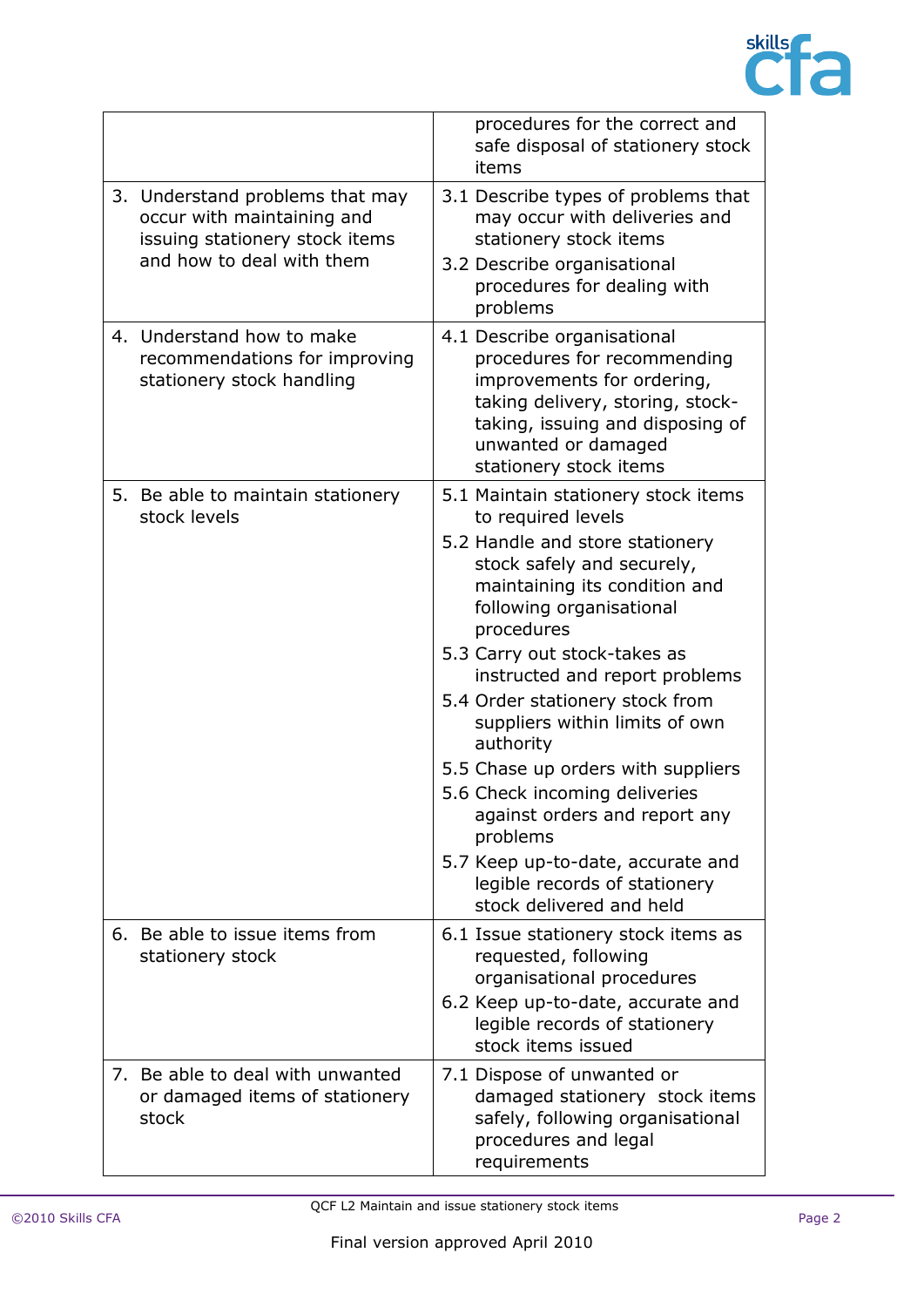|    |                                                                                                | <b>skills</b> |  |
|----|------------------------------------------------------------------------------------------------|---------------|--|
| /e | 8.1 Identify and recommend ways<br>in which systems for receiving,<br>issuing and disposing of |               |  |

| 8. Be able to make         | 8.1 Identify and recommend ways |
|----------------------------|---------------------------------|
| recommendations to improve | in which systems for receiving, |
| stationery stock handling  | issuing and disposing of        |
|                            | stationery stock could be       |
|                            | improved, as required           |

| <b>Additional Information about the unit</b>                                                                                                                        |                                                                                                                                                                                                          |
|---------------------------------------------------------------------------------------------------------------------------------------------------------------------|----------------------------------------------------------------------------------------------------------------------------------------------------------------------------------------------------------|
| Unit purpose and aim(s)                                                                                                                                             | This unit is about the procedures<br>involved in keeping a stock of<br>business items that will be used in<br>a business environment in order to<br>complete the day to day work of<br>the organisation. |
| Unit expiry date                                                                                                                                                    | 31 December 2013                                                                                                                                                                                         |
| Details of the relationship between<br>the unit and relevant national<br>occupational standards or other<br>professional standards or curricula<br>(if appropriate) | <b>Skills CFA</b>                                                                                                                                                                                        |
| Assessment requirements or<br>guidance specified by a sector or<br>regulatory body (if appropriate)                                                                 | <b>Assessment Strategy</b>                                                                                                                                                                               |
| Support for the unit from an SSC or<br>other appropriate body (if required)                                                                                         | <b>Skills CFA</b>                                                                                                                                                                                        |
| Location of the unit within the<br>subject/sector classification system                                                                                             | 15. Business, Administration and<br>Law<br>15.2 Administration                                                                                                                                           |
| Name of the organisation submitting<br>the unit                                                                                                                     | <b>Skills CFA</b>                                                                                                                                                                                        |
| Availability for use                                                                                                                                                | Shared                                                                                                                                                                                                   |
| Unit available from                                                                                                                                                 | 1 August 2010                                                                                                                                                                                            |
| Unit guided learning hours                                                                                                                                          | 14                                                                                                                                                                                                       |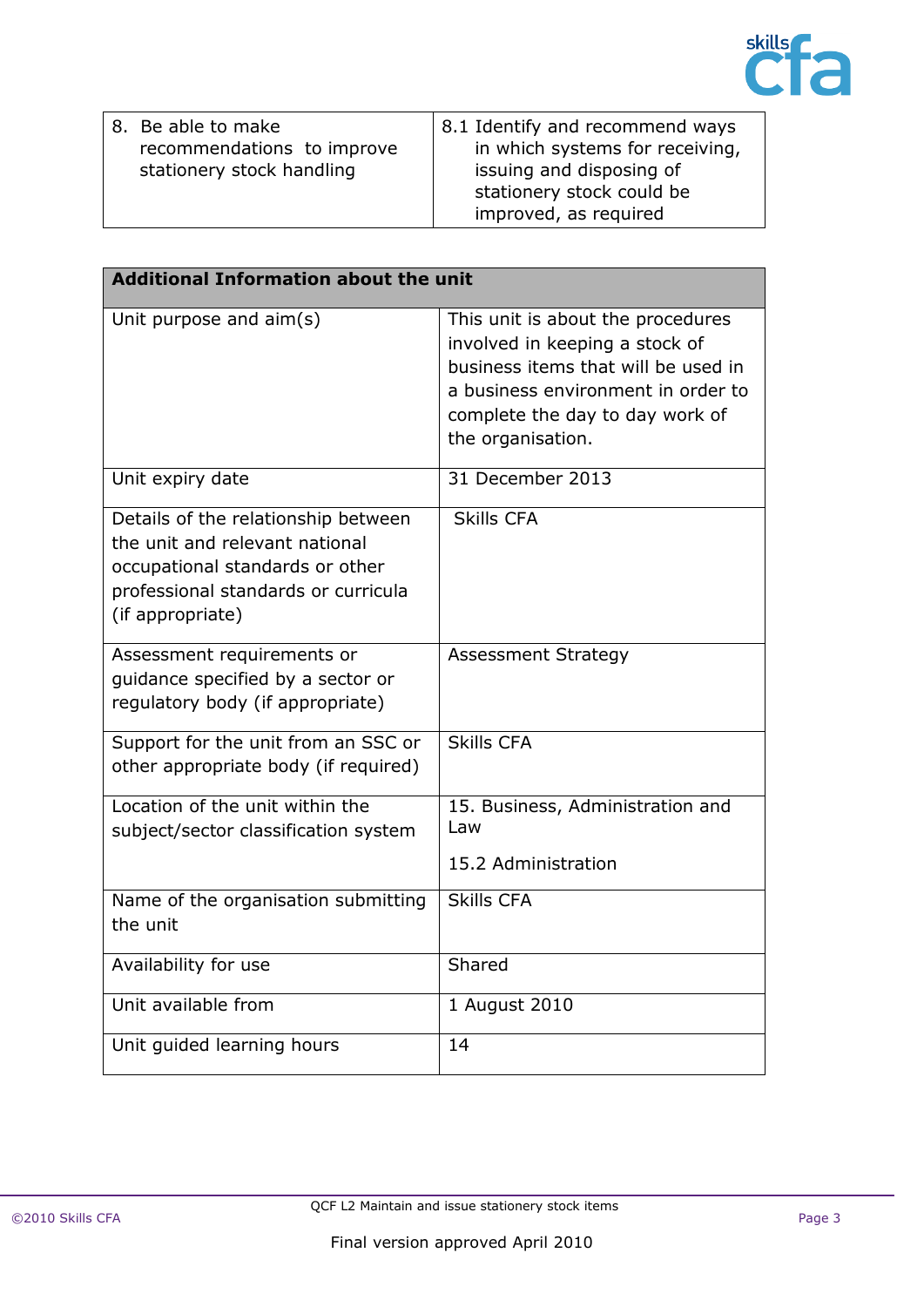

| <b>Title</b>                                                                               |                                                                        | Use office equipment                                              |                                                                                                                                                                                                                                                                                                                                                                                                                                                            |  |
|--------------------------------------------------------------------------------------------|------------------------------------------------------------------------|-------------------------------------------------------------------|------------------------------------------------------------------------------------------------------------------------------------------------------------------------------------------------------------------------------------------------------------------------------------------------------------------------------------------------------------------------------------------------------------------------------------------------------------|--|
| <b>Skills CFA Unit</b><br>No.                                                              |                                                                        | Q221                                                              |                                                                                                                                                                                                                                                                                                                                                                                                                                                            |  |
| <b>WBA Unit No.</b>                                                                        |                                                                        | H/601/2493                                                        |                                                                                                                                                                                                                                                                                                                                                                                                                                                            |  |
| <b>Level</b>                                                                               |                                                                        | 2                                                                 |                                                                                                                                                                                                                                                                                                                                                                                                                                                            |  |
|                                                                                            | <b>Credit Value</b>                                                    | $\overline{4}$                                                    |                                                                                                                                                                                                                                                                                                                                                                                                                                                            |  |
| <b>GLH</b>                                                                                 |                                                                        | 18                                                                |                                                                                                                                                                                                                                                                                                                                                                                                                                                            |  |
|                                                                                            | <b>Learning Outcomes</b>                                               |                                                                   | <b>Assessment Criteria</b>                                                                                                                                                                                                                                                                                                                                                                                                                                 |  |
|                                                                                            | The learner will                                                       |                                                                   | The learner can                                                                                                                                                                                                                                                                                                                                                                                                                                            |  |
| 1. Know about different types of<br>office equipment and its uses                          |                                                                        |                                                                   | 1.1 Identify different types of<br>equipment and their uses<br>1.2 Describe the different features<br>of different types of office<br>equipment<br>1.3 Explain why different types of<br>equipment are chosen for tasks                                                                                                                                                                                                                                    |  |
| 2. Understand the purpose of<br>following instructions and health<br>and safety procedures |                                                                        |                                                                   | 2.1 Explain the purpose of following<br>manufacturer's instructions<br>when using equipment<br>2.2 Explain the purpose of following<br>organisational instructions when<br>using equipment<br>2.3 Identify health and safety<br>procedures for using different<br>types of equipment<br>2.4 Explain the purpose of following<br>health and safety procedures<br>when using equipment<br>2.5 Explain the purpose of keeping<br>equipment clean and hygienic |  |
|                                                                                            | 3. Understand how to use<br>equipment in a way that<br>minimises waste |                                                                   | 3.1 Give examples of waste when<br>using equipment<br>3.2 Give examples of ways to<br>reduce waste<br>3.3 Explain the purpose of<br>minimising waste                                                                                                                                                                                                                                                                                                       |  |
|                                                                                            | of problems that may occur<br>to deal with them                        | 4. Know about the different types<br>when using equipment and how | 4.1 Give examples of equipment<br>problems<br>4.2 Explain the purpose of following<br>manufacturer's instructions and<br>organisational procedures when<br>dealing with problems<br>4.3 Give examples of how to deal<br>with problems                                                                                                                                                                                                                      |  |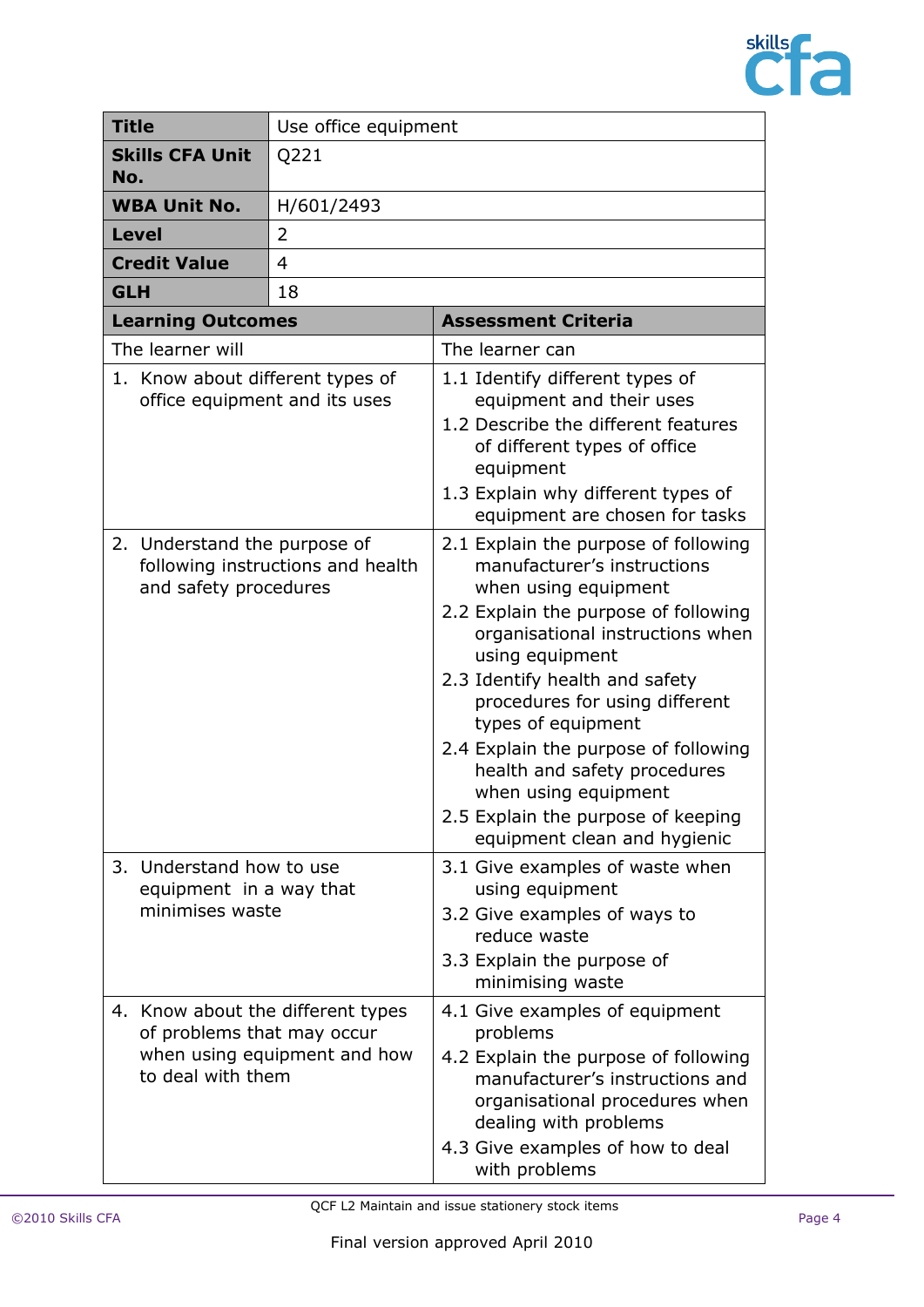

| 5. Understand the purpose of<br>meeting work standards and<br>deadlines                        | 5.1 Explain the purpose of meeting<br>work standards and deadlines<br>when using equipment    |
|------------------------------------------------------------------------------------------------|-----------------------------------------------------------------------------------------------|
| 6. Understand the purpose of<br>leaving equipment and the work<br>area ready for the next user | 6.1 Explain the purpose of leaving<br>equipment and the work area<br>ready for the next user  |
| 7. Be able to use office equipment                                                             | 7.1 Locate and select equipment<br>needed for a task                                          |
|                                                                                                | 7.2 Use equipment following<br>manufacturer's and<br>organisational guidelines                |
|                                                                                                | 7.3 Use equipment minimising<br>waste                                                         |
|                                                                                                | 7.4 Keep equipment clean and<br>hygienic                                                      |
|                                                                                                | 7.5 Deal with equipment problems<br>following manufacturer's and<br>organisational procedures |
|                                                                                                | 7.6 Refer problems, if required                                                               |
|                                                                                                | 7.7 Make sure final work product<br>meets agreed requirements                                 |
|                                                                                                | 7.8 Make sure that product is<br>delivered to agreed timescale                                |
|                                                                                                | 7.9 Make sure equipment, resources<br>and work area are ready for the<br>next user            |

| <b>Additional Information about the unit</b>                                                        |                                                                                                                                   |  |
|-----------------------------------------------------------------------------------------------------|-----------------------------------------------------------------------------------------------------------------------------------|--|
| Unit purpose and aim(s)                                                                             | This unit is about using a variety of<br>different office equipment following<br>manufacturer's and organisational<br>guidelines. |  |
| Unit expiry date                                                                                    | 31 December 2013                                                                                                                  |  |
| Assessment requirements or<br>quidance specified by a sector or<br>regulatory body (if appropriate) | Assessment Strategy                                                                                                               |  |
| Support for the unit from an SSC or<br>other appropriate body (if required)                         | <b>Skills CFA</b>                                                                                                                 |  |
| Location of the unit within the<br>subject/sector classification system                             | 15. Business, Administration and<br>Law                                                                                           |  |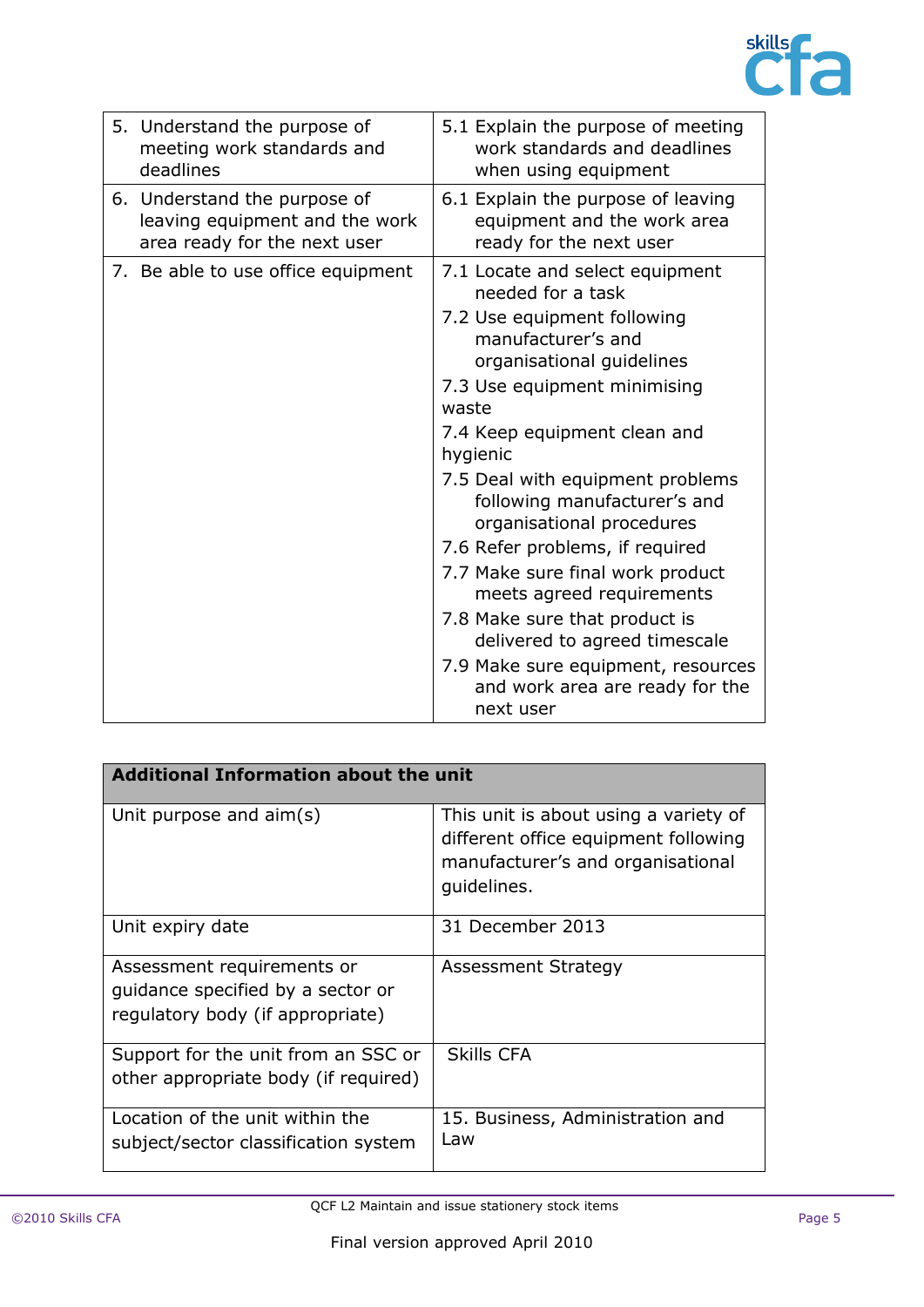

|                                                 | 15.2 Administration |
|-------------------------------------------------|---------------------|
| Name of the organisation<br>submitting the unit | <b>Skills CFA</b>   |
| Availability for use                            | Shared              |
| Unit available from                             | 1 August 2010       |
| Unit guided learning hours                      | 18                  |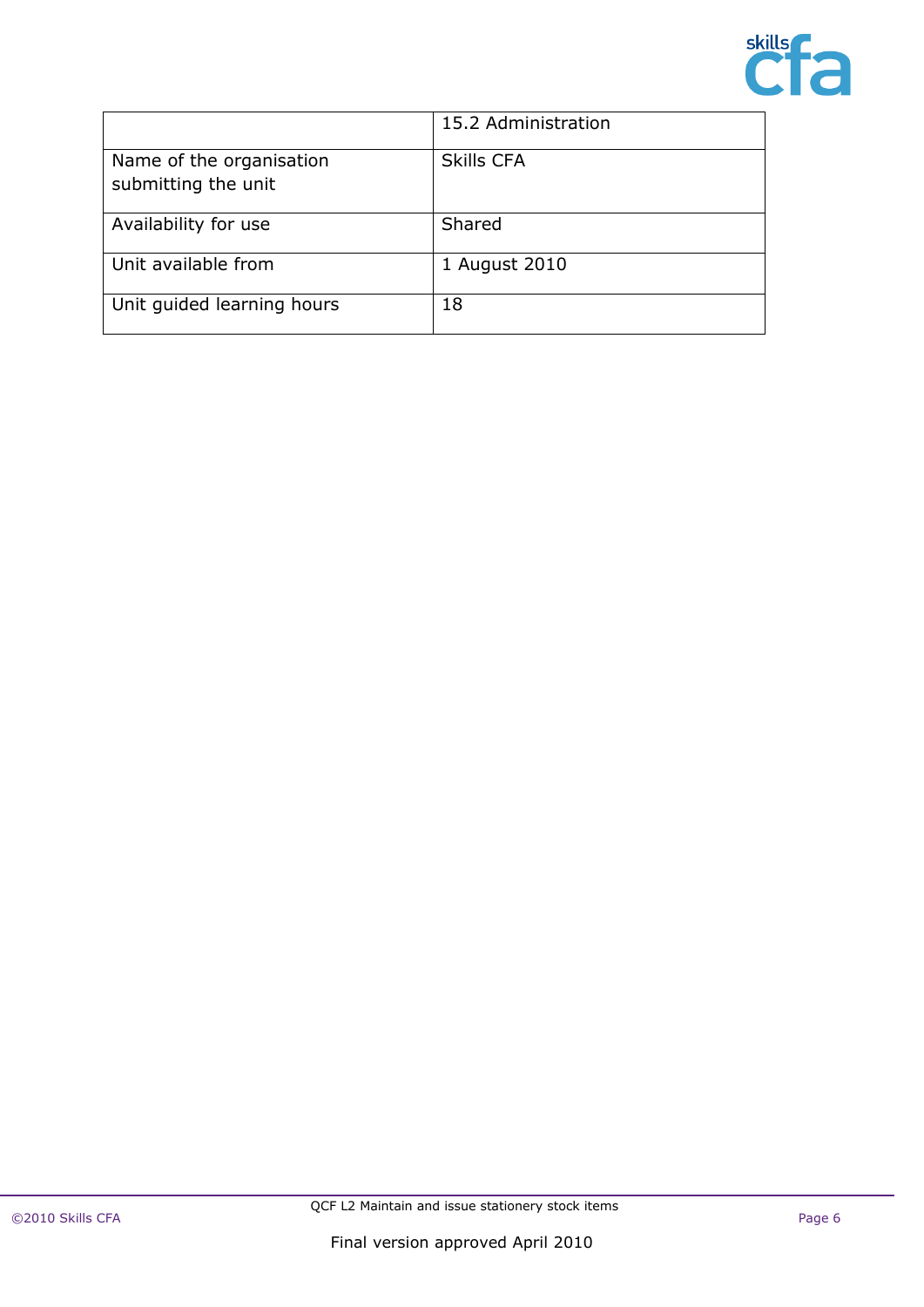

| <b>Title</b>                            | Agree a budget |                                                                                                                                                                                                                                                                                                                                                                                                                                                                                                             |
|-----------------------------------------|----------------|-------------------------------------------------------------------------------------------------------------------------------------------------------------------------------------------------------------------------------------------------------------------------------------------------------------------------------------------------------------------------------------------------------------------------------------------------------------------------------------------------------------|
| <b>Skills CFA Unit</b><br>No.           | Q330           |                                                                                                                                                                                                                                                                                                                                                                                                                                                                                                             |
| <b>WBA Unit No.</b>                     | J/601/2552     |                                                                                                                                                                                                                                                                                                                                                                                                                                                                                                             |
| <b>Level</b>                            | 3              |                                                                                                                                                                                                                                                                                                                                                                                                                                                                                                             |
| <b>Credit Value</b>                     | $\overline{4}$ |                                                                                                                                                                                                                                                                                                                                                                                                                                                                                                             |
| <b>GLH</b>                              | 25             |                                                                                                                                                                                                                                                                                                                                                                                                                                                                                                             |
| <b>Learning Outcomes</b>                |                | <b>Assessment Criteria</b>                                                                                                                                                                                                                                                                                                                                                                                                                                                                                  |
| The learner will                        |                | The learner can                                                                                                                                                                                                                                                                                                                                                                                                                                                                                             |
| 1. Understand how to develop<br>budgets |                | 1.1 Explain how to use estimations<br>when developing a draft budget<br>1.2 Explain how to identify priorities<br>and financial resources needed<br>when preparing a budget<br>1.3 Explain the purpose and<br>benefits of identifying priorities<br>when preparing a budget<br>1.4 Explain the purpose and<br>benefits of evaluating and<br>justifying estimated costs and<br>income<br>1.5 Describe procedures for<br>negotiating superseded budgets<br>1.6 Describe skills needed for<br>agreeing budgets |
| 2. Be able to agree a budget            |                | 2.1 Identify financial resources<br>needed to achieve goals and<br>objectives for agreeing a budget<br>2.2 Evaluate and justify costs and<br>risks<br>2.3 Prepare a draft budget<br>2.4 Negotiate and agree a budget                                                                                                                                                                                                                                                                                        |

| Additional Information about the unit                                 |                                                                                                          |  |
|-----------------------------------------------------------------------|----------------------------------------------------------------------------------------------------------|--|
| Unit purpose and aim(s)                                               | This unit is about developing and<br>agreeing a budget for a department<br>or section within a business. |  |
| Unit expiry date                                                      | 31 December 2013                                                                                         |  |
| Details of the relationship between<br>the unit and relevant national | <b>Skills CFA</b>                                                                                        |  |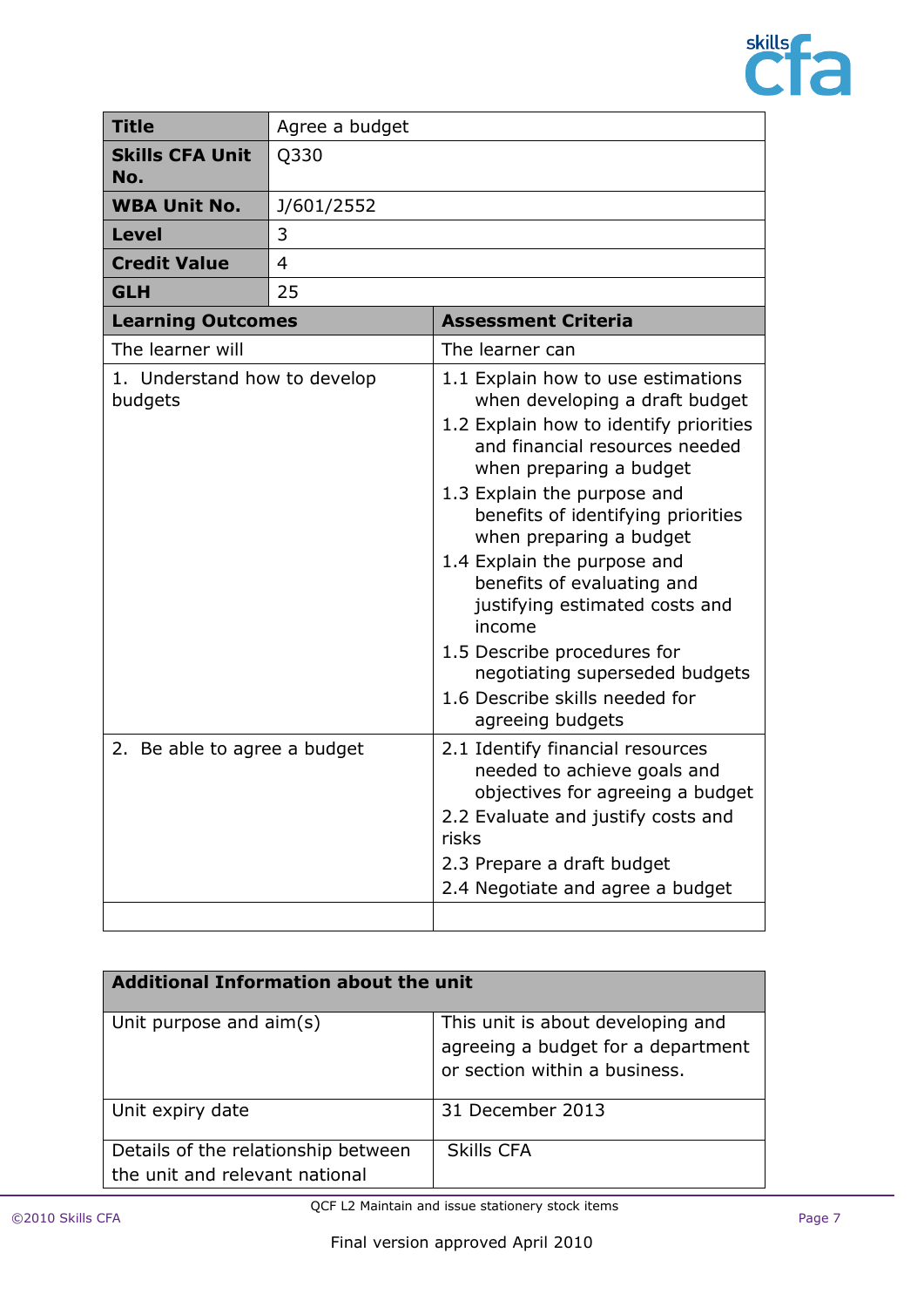

| occupational standards or other<br>professional standards or curricula<br>(if appropriate)          |                                                                |
|-----------------------------------------------------------------------------------------------------|----------------------------------------------------------------|
| Assessment requirements or<br>guidance specified by a sector or<br>regulatory body (if appropriate) | <b>Assessment Strategy</b>                                     |
| Support for the unit from an SSC or<br>other appropriate body (if required)                         | <b>Skills CFA</b>                                              |
| Location of the unit within the<br>subject/sector classification system                             | 15. Business, Administration and<br>Law<br>15.2 Administration |
| Name of the organisation<br>submitting the unit                                                     | Skills CFA                                                     |
| Availability for use                                                                                | Shared                                                         |
| Unit available from                                                                                 | 1 August 2010                                                  |
| Unit guided learning hours                                                                          | 25                                                             |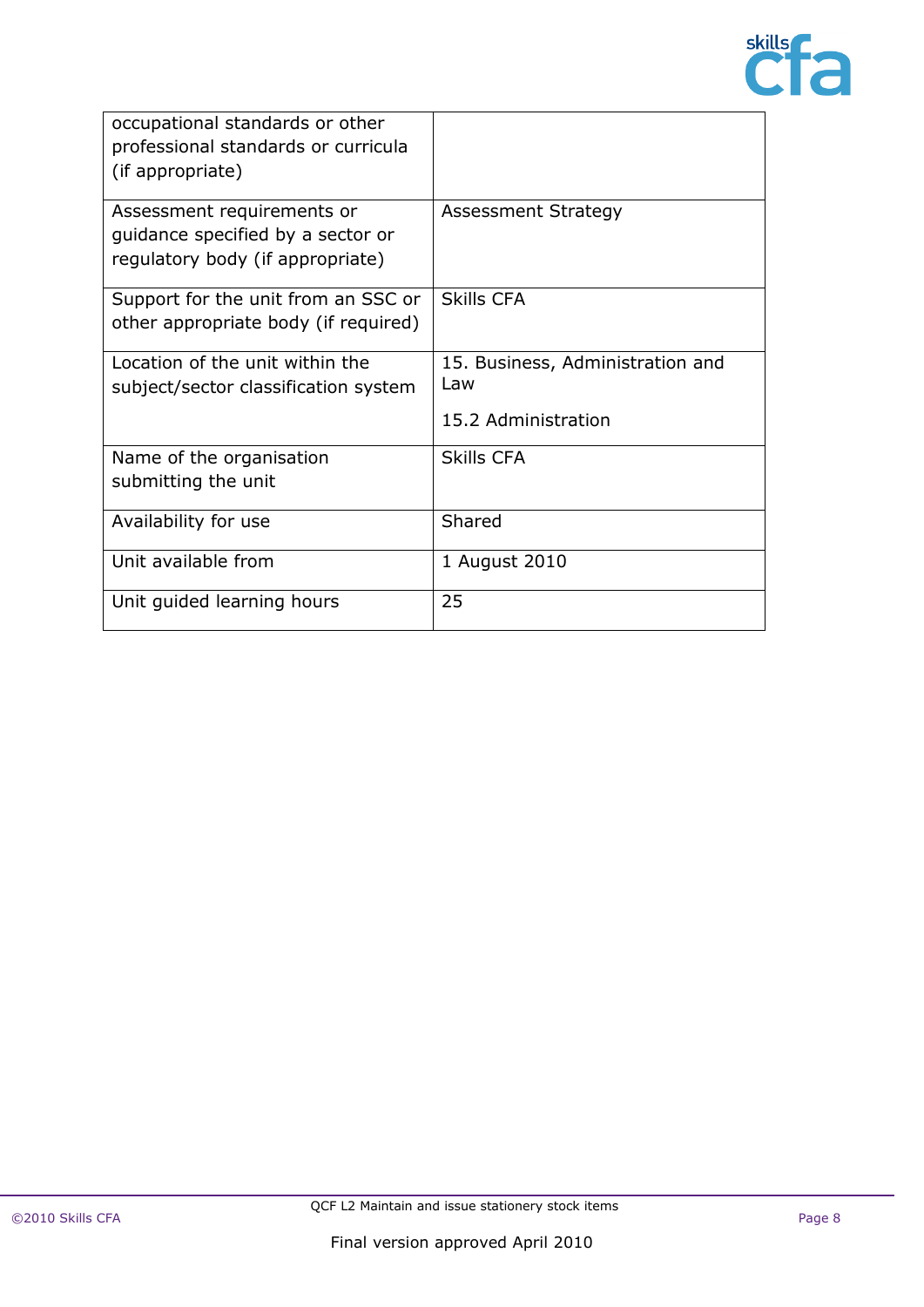

| <b>Title</b>                                                                               | Order products and services                                          |                                                                                                                                                                                                                                                                                                                                                                                                                                                                                                                                                                                                                                                                                                                                                                          |
|--------------------------------------------------------------------------------------------|----------------------------------------------------------------------|--------------------------------------------------------------------------------------------------------------------------------------------------------------------------------------------------------------------------------------------------------------------------------------------------------------------------------------------------------------------------------------------------------------------------------------------------------------------------------------------------------------------------------------------------------------------------------------------------------------------------------------------------------------------------------------------------------------------------------------------------------------------------|
| <b>Skills CFA Unit</b><br>No.                                                              | Q319                                                                 |                                                                                                                                                                                                                                                                                                                                                                                                                                                                                                                                                                                                                                                                                                                                                                          |
| <b>WBA Unit No.</b>                                                                        | D/601/2539                                                           |                                                                                                                                                                                                                                                                                                                                                                                                                                                                                                                                                                                                                                                                                                                                                                          |
| <b>Level</b>                                                                               | 3                                                                    |                                                                                                                                                                                                                                                                                                                                                                                                                                                                                                                                                                                                                                                                                                                                                                          |
| <b>Credit Value</b>                                                                        | 5                                                                    |                                                                                                                                                                                                                                                                                                                                                                                                                                                                                                                                                                                                                                                                                                                                                                          |
| <b>GLH</b>                                                                                 | 35                                                                   |                                                                                                                                                                                                                                                                                                                                                                                                                                                                                                                                                                                                                                                                                                                                                                          |
| <b>Learning Outcomes</b>                                                                   |                                                                      | <b>Assessment Criteria</b>                                                                                                                                                                                                                                                                                                                                                                                                                                                                                                                                                                                                                                                                                                                                               |
| The learner will                                                                           |                                                                      | The learner can                                                                                                                                                                                                                                                                                                                                                                                                                                                                                                                                                                                                                                                                                                                                                          |
| 1. Understand how to identify,<br>of products and services<br>2. Understand organisational | select and negotiate the supply                                      | 1.1 Identify different sources of<br>information on products and<br>services for an organisation<br>1.2 Explain how to use different<br>sources of information on<br>products and services<br>1.3 Describe how to write a<br>specification for a product or<br>service<br>1.4 Identify sources of products and<br>services that meet the quality<br>expectations of an organisation<br>1.5 Explain the purpose of selecting<br>products and services that<br>represent best value for money<br>1.6 Describe how to negotiate best<br>value for money<br>1.7 Explain the purpose of<br>developing and maintaining<br>good relationships with<br>suppliers, and ways of doing so<br>1.8 Describe a supply chain and<br>how it works<br>2.1 Describe the procedures for the |
| and services                                                                               | requirements and policies for the<br>ordering and supply of products | ordering and supply of products<br>and services for an organisation<br>2.2 Describe the needs and<br>priorities for the ordering and<br>supply of products and services<br>for an organisation<br>2.3 Explain the purpose of having                                                                                                                                                                                                                                                                                                                                                                                                                                                                                                                                      |
|                                                                                            |                                                                      | organisational policies for the<br>acceptance of gifts and<br>hospitality                                                                                                                                                                                                                                                                                                                                                                                                                                                                                                                                                                                                                                                                                                |
| 3. Understand how to monitor,<br>evaluate and improve                                      |                                                                      | 3.1 Explain the purpose of<br>monitoring and evaluating                                                                                                                                                                                                                                                                                                                                                                                                                                                                                                                                                                                                                                                                                                                  |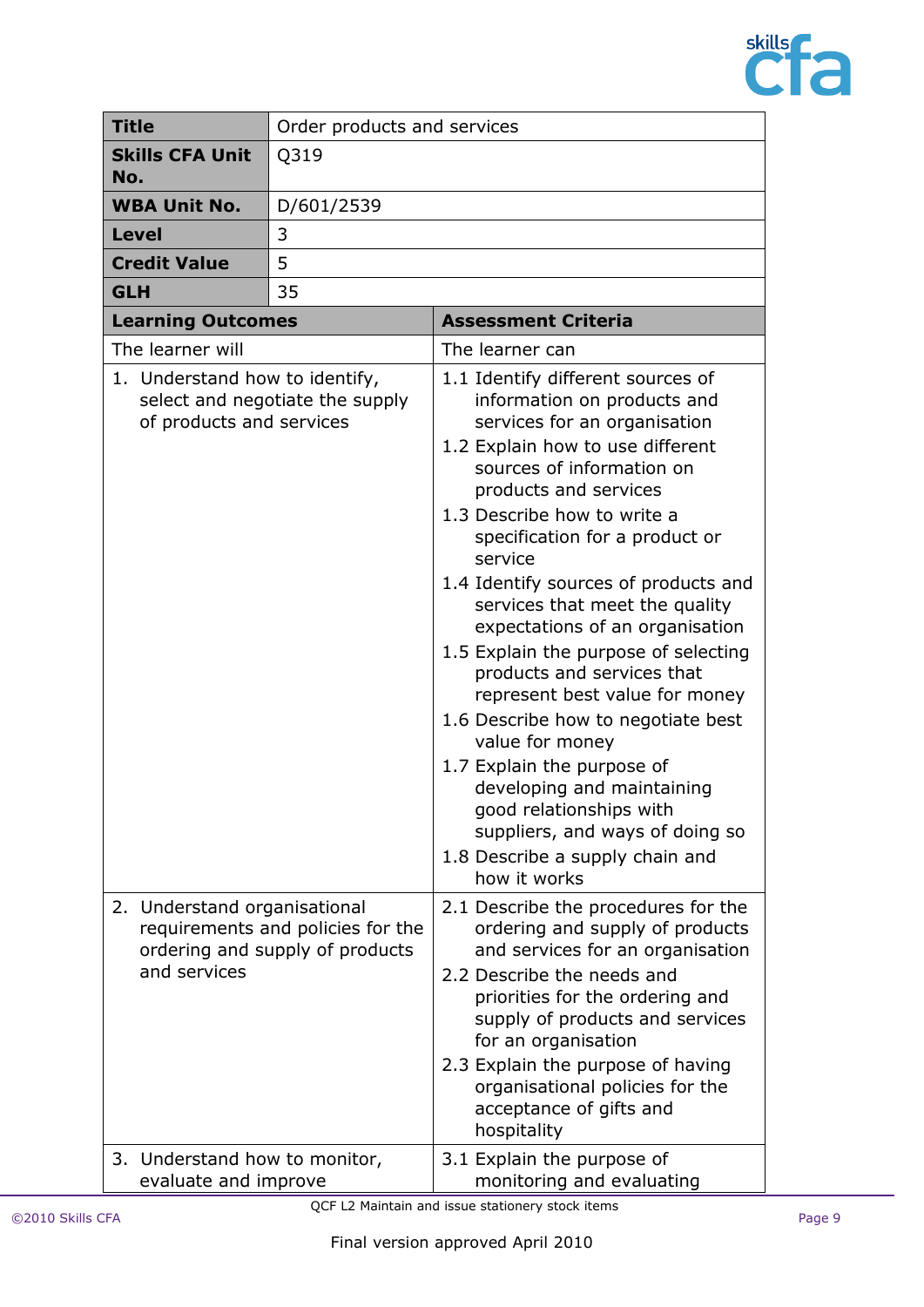

| procedures for the ordering and<br>supply of products and services                                           | procedures for the ordering and<br>supply of products and services,<br>and ways of doing so<br>3.2 Describe actions that may be<br>taken to improve efficiency in<br>the ordering and supply of<br>products and services<br>3.3 Describe ways of getting better<br>value for money for products<br>and services provided                                                                                                                                                                                                                                                                                                                                                                                                                                                                        |
|--------------------------------------------------------------------------------------------------------------|-------------------------------------------------------------------------------------------------------------------------------------------------------------------------------------------------------------------------------------------------------------------------------------------------------------------------------------------------------------------------------------------------------------------------------------------------------------------------------------------------------------------------------------------------------------------------------------------------------------------------------------------------------------------------------------------------------------------------------------------------------------------------------------------------|
| 4. Be able to follow organisational<br>procedures for the ordering and<br>supply of products and services    | 4.1 Use available information to<br>keep up to date with products<br>and services in own area of<br>work<br>4.2 Agree a budget and<br>specification for products or<br>services to be ordered<br>4.3 Identify sources of products and<br>services that meet the quality<br>specification $(s)$ of the<br>organisation<br>4.4 Select the product or service<br>which represents best value for<br>money<br>4.5 Procure product(s) or service(s)<br>following organisational<br>procedures<br>4.6 Negotiate with selected<br>supplier(s) to reach an<br>agreement which offers good<br>value for money and which is<br>acceptable to both parties,<br>within limits of own authority<br>4.7 Agree a contact for the supply<br>of $product(s)$ or $service(s)$ ,<br>within limits of own authority |
| 5.<br>Be able to maintain relationships<br>with suppliers of products and<br>services and deal with problems | 5.1 Take actions to create and<br>maintain partnerships with<br>suppliers to improve quality and<br>cut costs, within limits of own<br>authority<br>5.2 Monitor the performance of<br>suppliers in line with the terms<br>of the contract<br>5.3 Deal with problems as they<br>occur, seeking support from<br>others, where necessary                                                                                                                                                                                                                                                                                                                                                                                                                                                           |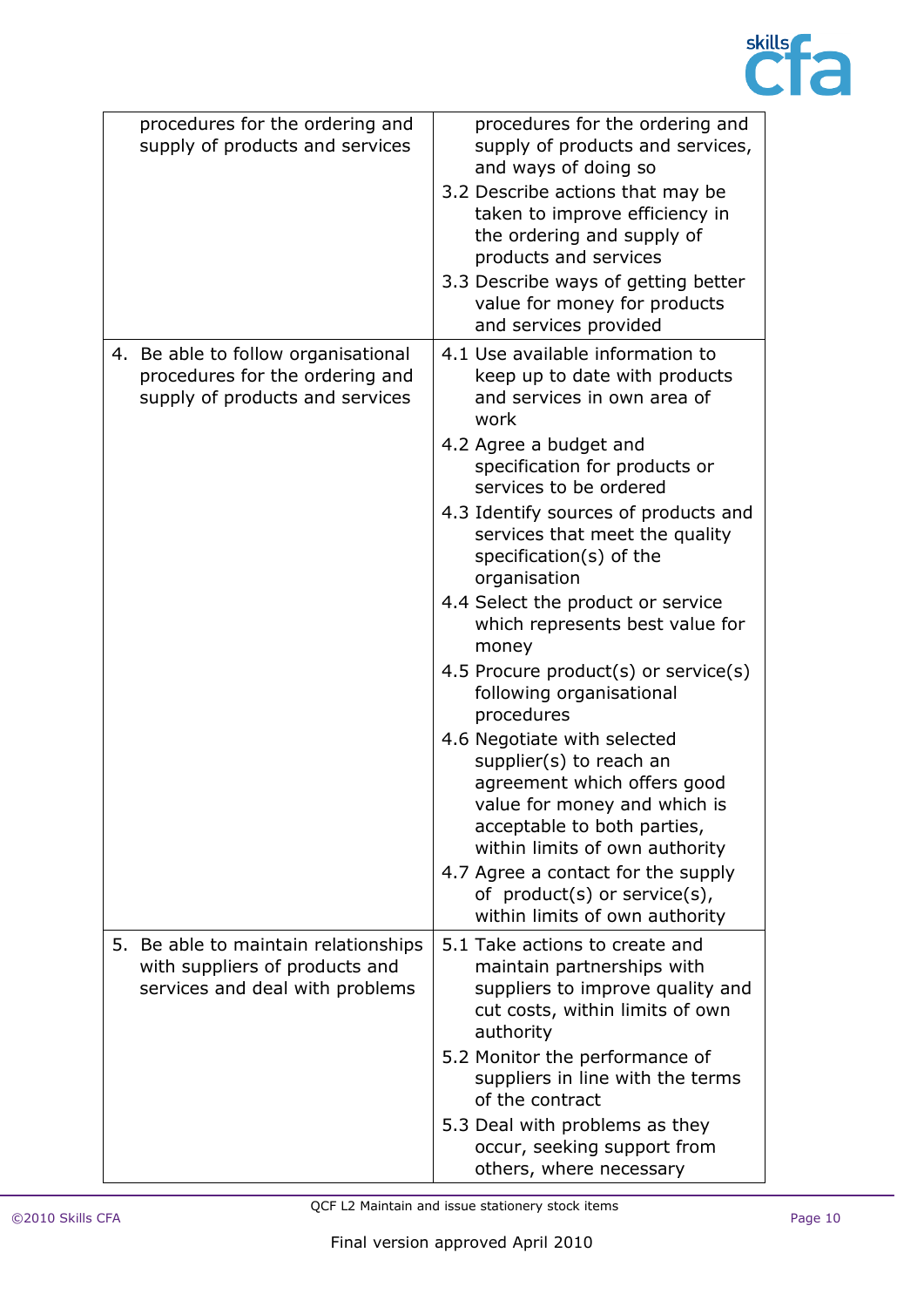

| 6. Be able to monitor, evaluate and<br>make recommendations to<br>improve the ordering and supply<br>of products and services | 6.1 Monitor the ordering and<br>supply of products and services<br>for effectiveness and efficiency<br>6.2 Evaluate the ordering and<br>supply of products and services<br>and identify areas for<br>improvement |
|-------------------------------------------------------------------------------------------------------------------------------|------------------------------------------------------------------------------------------------------------------------------------------------------------------------------------------------------------------|
|                                                                                                                               | 6.3 Suggest ways to improve<br>effectiveness and efficiency and<br>obtain better value for money<br>for the supply of products and<br>services                                                                   |

| <b>Additional Information about the unit</b>                                                                                                                        |                                                                                                                                                                                                                                     |
|---------------------------------------------------------------------------------------------------------------------------------------------------------------------|-------------------------------------------------------------------------------------------------------------------------------------------------------------------------------------------------------------------------------------|
| Unit purpose and aim(s)                                                                                                                                             | This unit is about the ordering and<br>supply of products and services for<br>an organisation, ensuring that the<br>products and services supplied meet<br>the needs of the organisation and<br>represent the best value for money. |
| Unit expiry date                                                                                                                                                    | 31 December 2013                                                                                                                                                                                                                    |
| Details of the relationship between<br>the unit and relevant national<br>occupational standards or other<br>professional standards or curricula<br>(if appropriate) | <b>Skills CFA</b>                                                                                                                                                                                                                   |
| Assessment requirements or<br>guidance specified by a sector or<br>regulatory body (if appropriate)                                                                 | <b>Assessment Strategy</b>                                                                                                                                                                                                          |
| Support for the unit from an SSC or<br>other appropriate body (if required)                                                                                         | <b>Skills CFA</b>                                                                                                                                                                                                                   |
| Location of the unit within the<br>subject/sector classification system                                                                                             | 15. Business, Administration and<br>Law                                                                                                                                                                                             |
|                                                                                                                                                                     | 15.2 Administration                                                                                                                                                                                                                 |
| Name of the organisation<br>submitting the unit                                                                                                                     | <b>Skills CFA</b>                                                                                                                                                                                                                   |
| Availability for use                                                                                                                                                | Shared                                                                                                                                                                                                                              |
| Unit available from                                                                                                                                                 | 1 August 2010                                                                                                                                                                                                                       |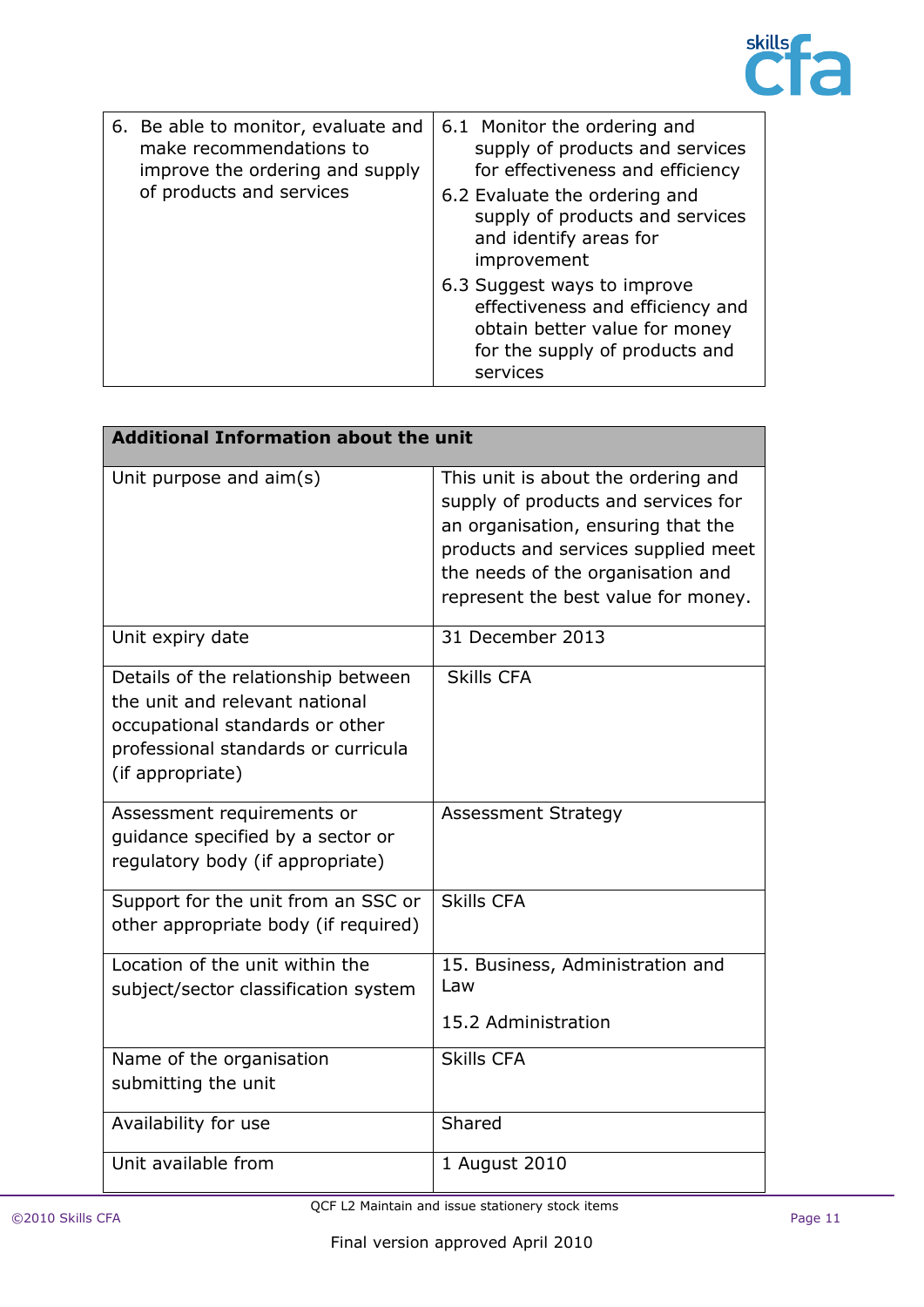

| Unit guided learning hours | ں ر |
|----------------------------|-----|
|                            |     |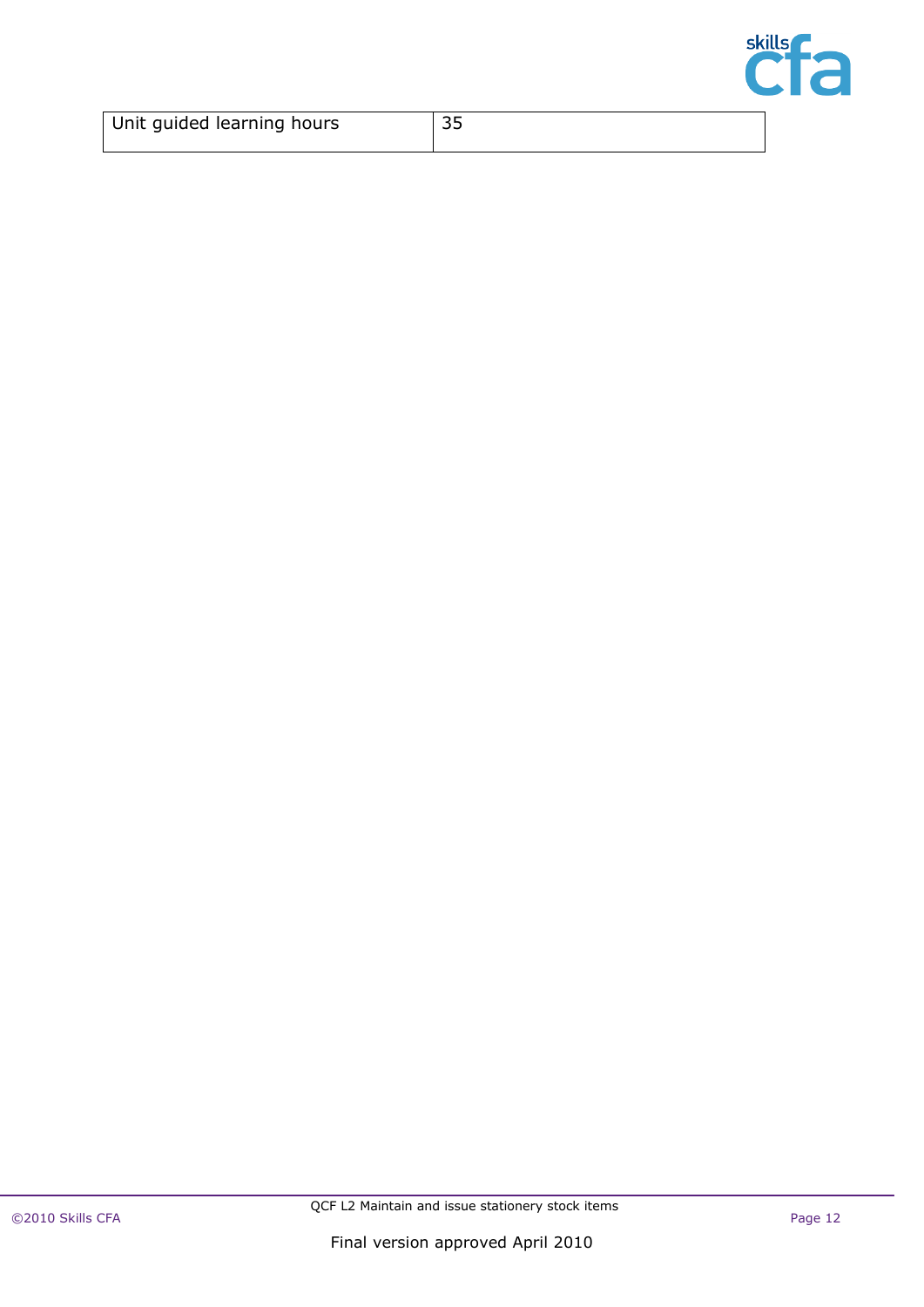

| <b>Title</b>                                               | Manage budgets |                                                                                                                                                                                                                                                                                                                                                                   |
|------------------------------------------------------------|----------------|-------------------------------------------------------------------------------------------------------------------------------------------------------------------------------------------------------------------------------------------------------------------------------------------------------------------------------------------------------------------|
| <b>Skills CFA Unit</b><br>No.                              | Q421           |                                                                                                                                                                                                                                                                                                                                                                   |
| <b>WBA Unit No.</b>                                        | T/601/2580     |                                                                                                                                                                                                                                                                                                                                                                   |
| <b>Level</b>                                               | 4              |                                                                                                                                                                                                                                                                                                                                                                   |
| <b>Credit Value</b>                                        | 5              |                                                                                                                                                                                                                                                                                                                                                                   |
| <b>GLH</b>                                                 | 29             |                                                                                                                                                                                                                                                                                                                                                                   |
| <b>Learning Outcomes</b>                                   |                | <b>Assessment Criteria</b>                                                                                                                                                                                                                                                                                                                                        |
| The learner will                                           |                | The learner can                                                                                                                                                                                                                                                                                                                                                   |
| 1. Understand the purpose of<br>budgets                    |                | 1.1 Explain the purpose and<br>benefits of managing financial<br>resources effectively and<br>efficiently<br>1.2 Identify legal, regulatory and<br>organisational requirements for<br>managing a budget<br>1.3 Describe different types of<br>budgetary systems and their<br>features                                                                             |
| 2. Understand how to manage<br>budgets                     |                | 2.1 Describe methods for<br>monitoring, controlling and<br>recording income and<br>expenditure<br>2.2 Describe ways in which costs<br>may be minimised in own area<br>of responsibility<br>2.3 Identify situations in which<br>corrective action may be needed<br>2.4 Describe the scope of own<br>authority for managing a budget<br>and authorising expenditure |
| 3. Understand how to report<br>performance against budgets |                | 3.1 Explain the purpose and<br>benefits of reporting information<br>on performance against budget<br>3.2 Explain how to check the<br>accuracy of budget calculations<br>3.3 Explain the purpose and<br>benefits of recording<br>information that will help with<br>the future preparation of<br>budgets                                                           |
| 4. Be able to manage budgets                               |                | 4.1 Control budget performance<br>within limits and deadlines<br>4.2 Analyse and take action to                                                                                                                                                                                                                                                                   |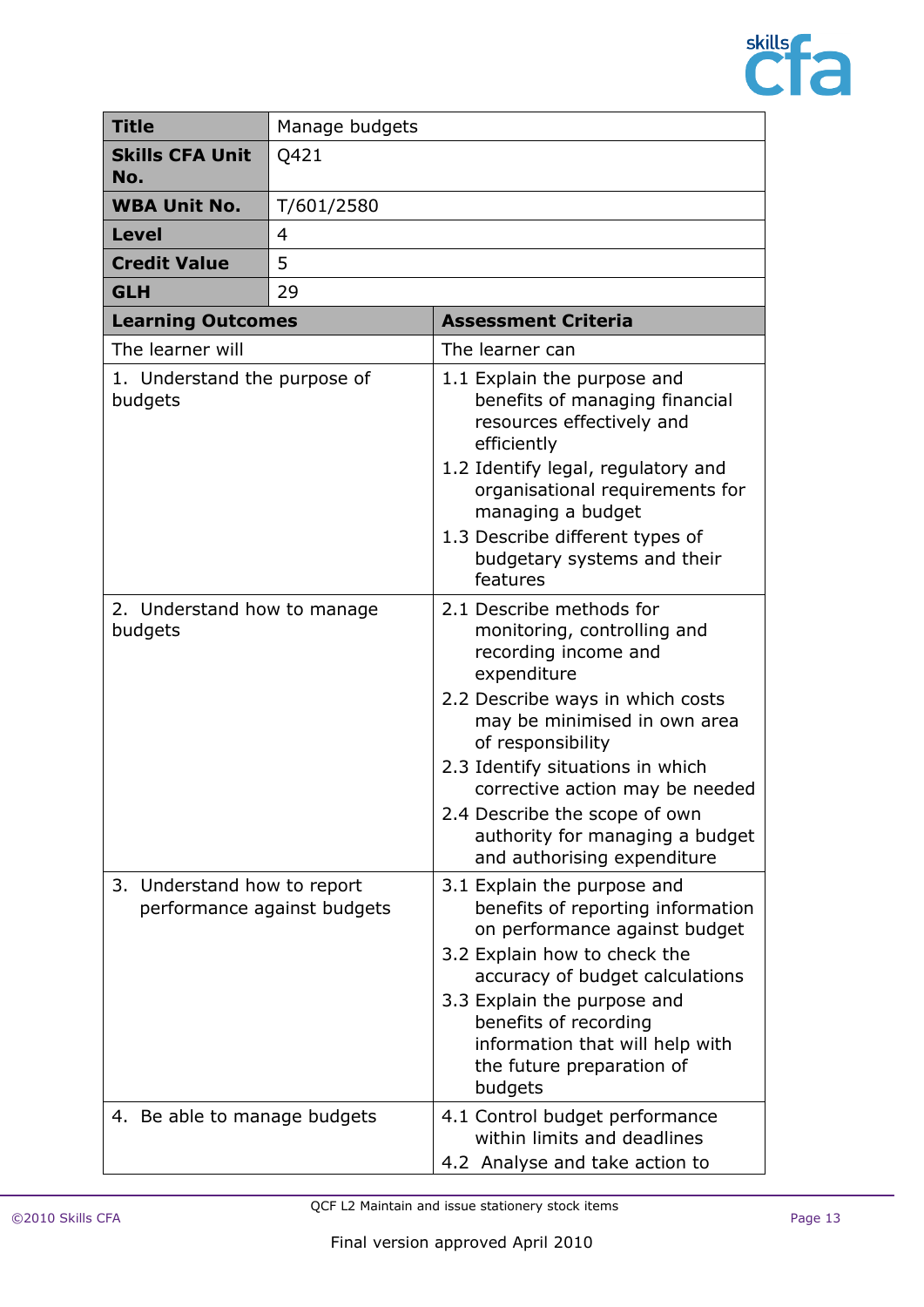

|                               | minimise costs where possible<br>4.3 Take corrective action to make<br>sure of best value for money<br>4.4 Authorise expenditure within<br>the scope of own authority                                                                                      |
|-------------------------------|------------------------------------------------------------------------------------------------------------------------------------------------------------------------------------------------------------------------------------------------------------|
| 5. Be able to monitor budgets | 5.1 Record transactions, as required<br>5.2 Produce information on<br>performance against budget,<br>when required<br>5.3 Make sure all calculations are<br>accurate<br>5.4 Record information that will help<br>with the preparation of future<br>budgets |

| <b>Additional Information about the unit</b>                                                                                                                        |                                                                                                                  |
|---------------------------------------------------------------------------------------------------------------------------------------------------------------------|------------------------------------------------------------------------------------------------------------------|
| Unit purpose and $\text{aim}(s)$                                                                                                                                    | This unit is about managing and<br>monitoring a budget for a<br>department or section within an<br>organisation. |
| Unit expiry date                                                                                                                                                    | 31 December 2013                                                                                                 |
| Details of the relationship between<br>the unit and relevant national<br>occupational standards or other<br>professional standards or curricula<br>(if appropriate) | <b>Skills CFA</b>                                                                                                |
| Assessment requirements or<br>quidance specified by a sector or<br>regulatory body (if appropriate)                                                                 | <b>Assessment Strategy</b>                                                                                       |
| Support for the unit from an SSC or<br>other appropriate body (if required)                                                                                         | <b>Skills CFA</b>                                                                                                |
| Location of the unit within the<br>subject/sector classification system                                                                                             | 15. Business, Administration and<br>Law                                                                          |
|                                                                                                                                                                     | 15.2 Administration                                                                                              |
| Name of the organisation submitting<br>the unit                                                                                                                     | <b>Skills CFA</b>                                                                                                |
| Availability for use                                                                                                                                                | Shared                                                                                                           |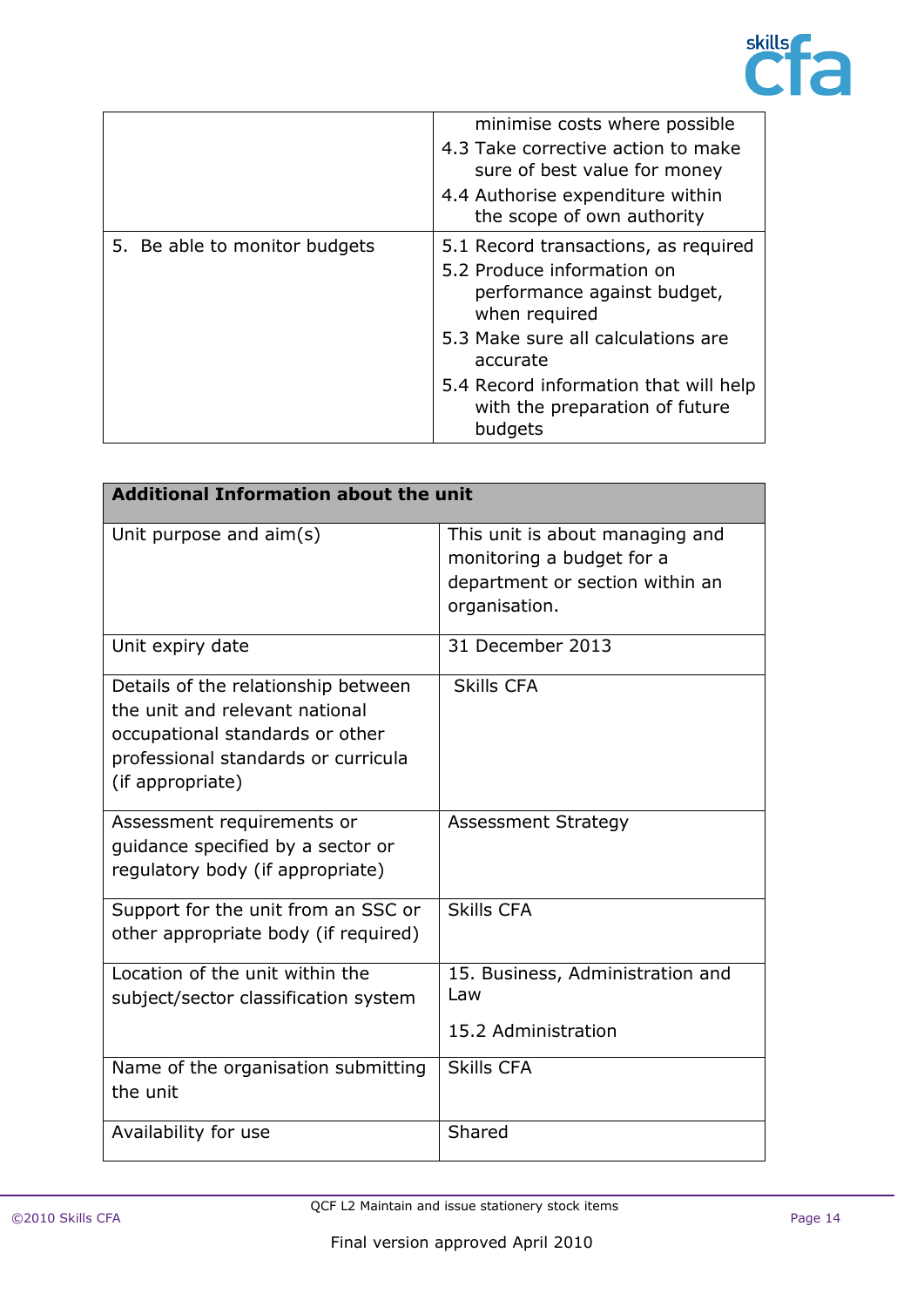

| Unit available from        | 1 August 2010 |
|----------------------------|---------------|
| Unit guided learning hours | 29            |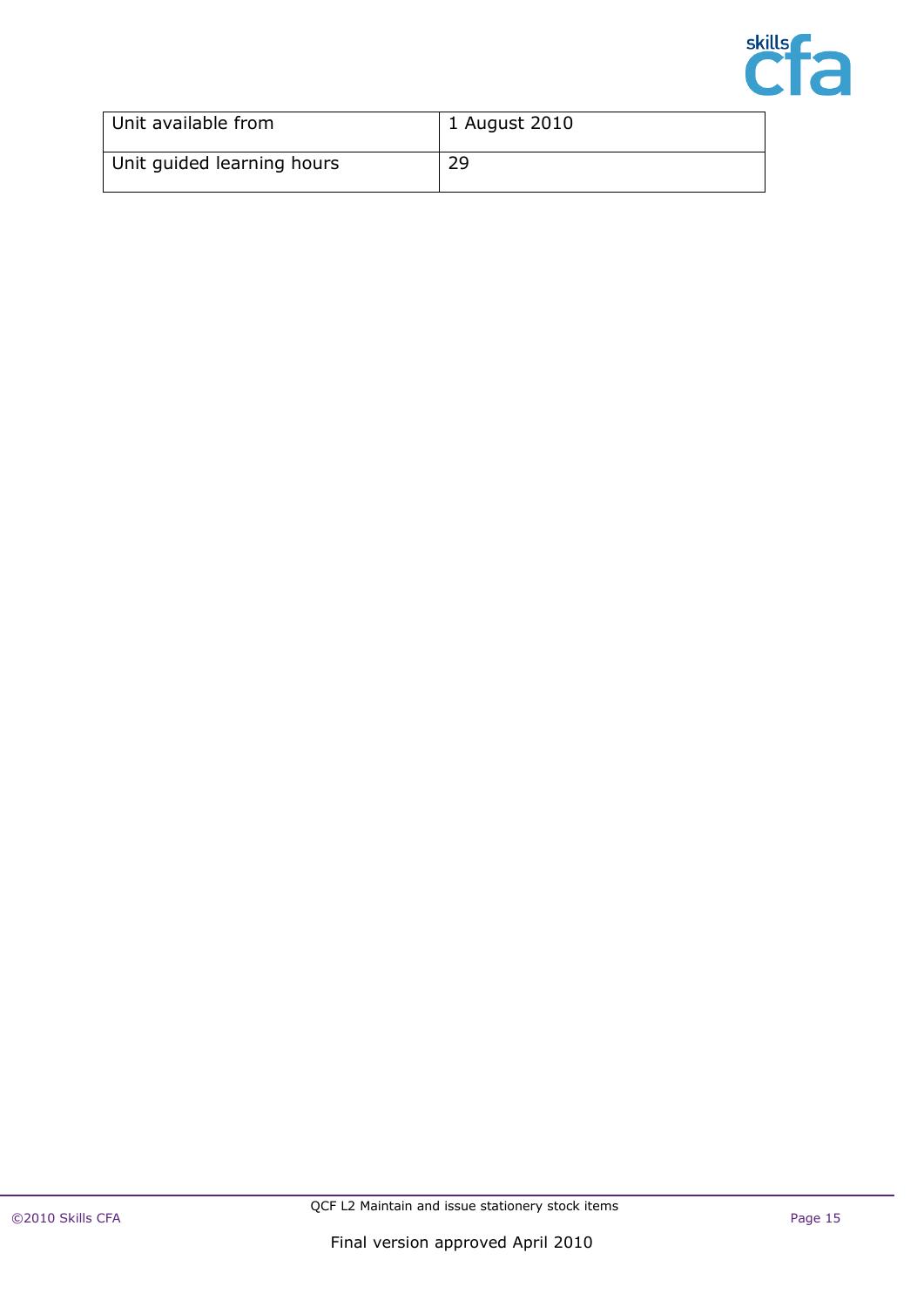

| <b>Title</b>                                  | Prepare specifications for contracts |                                                                                                                                                                                                                                                                                                                                                                                                                                                                                                                                                        |
|-----------------------------------------------|--------------------------------------|--------------------------------------------------------------------------------------------------------------------------------------------------------------------------------------------------------------------------------------------------------------------------------------------------------------------------------------------------------------------------------------------------------------------------------------------------------------------------------------------------------------------------------------------------------|
| <b>Skills CFA Unit</b><br>No.                 | Q412                                 |                                                                                                                                                                                                                                                                                                                                                                                                                                                                                                                                                        |
| <b>WBA Unit No.</b>                           | F/601/2565                           |                                                                                                                                                                                                                                                                                                                                                                                                                                                                                                                                                        |
| <b>Level</b>                                  | 4                                    |                                                                                                                                                                                                                                                                                                                                                                                                                                                                                                                                                        |
| <b>Credit Value</b>                           | 5                                    |                                                                                                                                                                                                                                                                                                                                                                                                                                                                                                                                                        |
| <b>GLH</b>                                    | 30                                   |                                                                                                                                                                                                                                                                                                                                                                                                                                                                                                                                                        |
| <b>Learning Outcomes</b>                      |                                      | <b>Assessment Criteria</b>                                                                                                                                                                                                                                                                                                                                                                                                                                                                                                                             |
| The learner will                              |                                      | The learner can                                                                                                                                                                                                                                                                                                                                                                                                                                                                                                                                        |
| 1. Understand work contracts                  |                                      | 1.1 Explain the purpose and<br>benefits of contracts and other<br>forms of agreement<br>1.2 Describe different types of<br>contracts and agreements<br>1.3 Evaluate different types of<br>contract and agreement for<br>their intended purpose<br>1.4 Explain the purpose of legal,<br>regulatory and organisational<br>requirements that may govern<br>contracts<br>1.5 Identify a range of terminology<br>used in contracts and explain its<br>purpose<br>1.6 Explain the purpose and<br>benefits of requirements and<br>specifications in contracts |
| 2. Understand how to prepare for<br>selection |                                      | 2.1 Explain the purpose and<br>benefits of<br>prioritising requirements<br>2.2 Explain the purpose and value<br>of developing objective selection<br>criteria                                                                                                                                                                                                                                                                                                                                                                                          |
| for work                                      | 3. Be able to prepare specifications | 3.1 Identify requirements for<br>contractor(s), consulting with<br>others where required<br>3.2 Prioritise requirements and<br>prepare specifications for the<br>products and services to be<br>provided, consulting with others<br>where required                                                                                                                                                                                                                                                                                                     |
| 4. Be able to agree selection<br>criteria     |                                      | 4.1 Prepare selection criteria<br>4.2 Agree selection criteria, where<br>required                                                                                                                                                                                                                                                                                                                                                                                                                                                                      |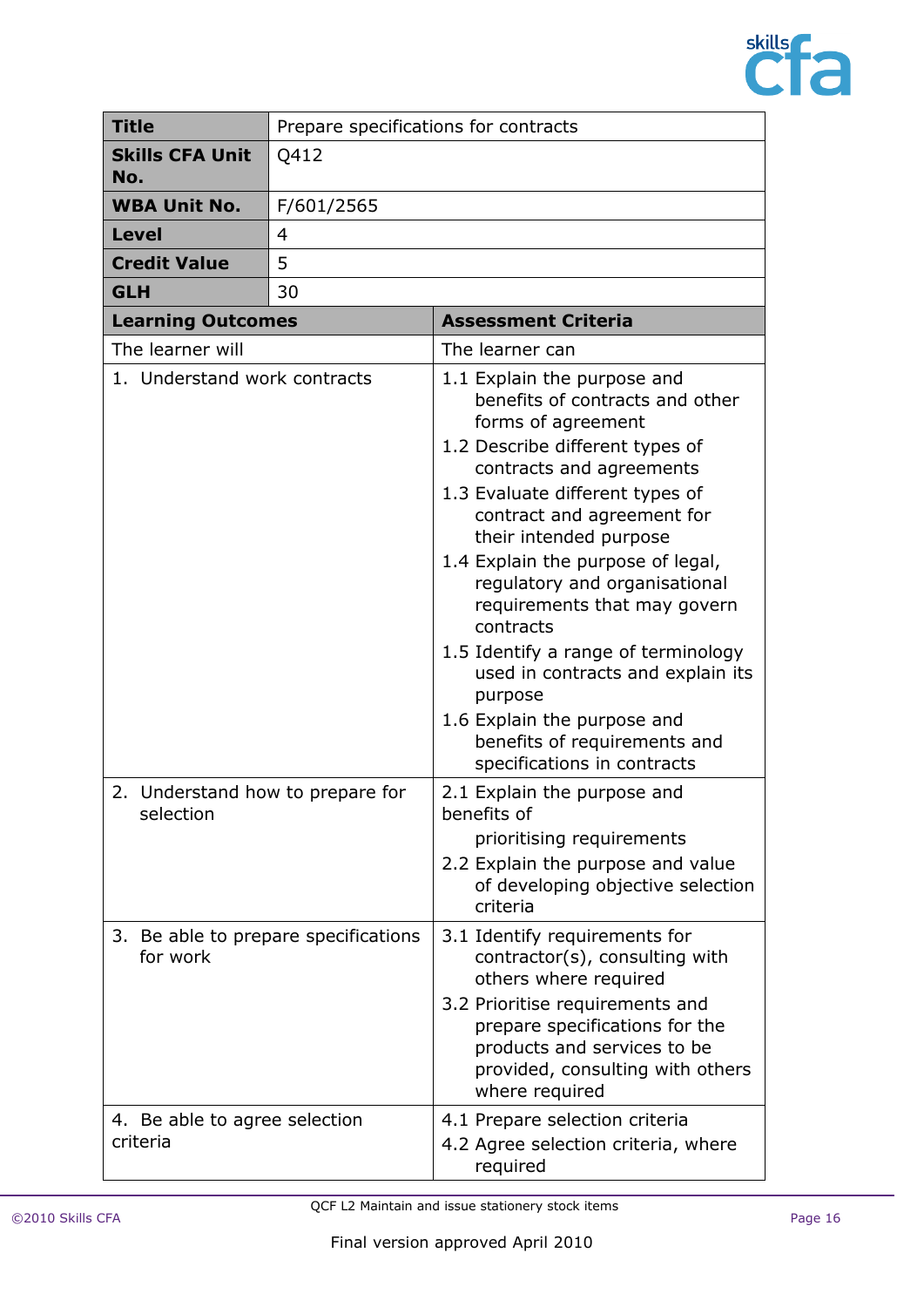

| <b>Additional Information about the unit</b>                                                                                                                        |                                                                                                                       |
|---------------------------------------------------------------------------------------------------------------------------------------------------------------------|-----------------------------------------------------------------------------------------------------------------------|
| Unit purpose and $\text{aim}(s)$                                                                                                                                    | This unit is about understanding,<br>and preparing the information that<br>is needed to award a contract for<br>work. |
| Unit expiry date                                                                                                                                                    | 31 December 2013                                                                                                      |
| Details of the relationship between<br>the unit and relevant national<br>occupational standards or other<br>professional standards or curricula<br>(if appropriate) | <b>Skills CFA</b>                                                                                                     |
| Assessment requirements or<br>quidance specified by a sector or<br>regulatory body (if appropriate)                                                                 | <b>Assessment Strategy</b>                                                                                            |
| Support for the unit from an SSC or<br>other appropriate body (if required)                                                                                         |                                                                                                                       |
| Location of the unit within the<br>subject/sector classification system                                                                                             | 15. Business, Administration and<br>Law<br>15.2 Administration                                                        |
| Name of the organisation<br>submitting the unit                                                                                                                     | <b>Skills CFA</b>                                                                                                     |
| Availability for use                                                                                                                                                | Shared                                                                                                                |
| Unit available from                                                                                                                                                 | 1 August 2010                                                                                                         |
| Unit guided learning hours                                                                                                                                          | 30                                                                                                                    |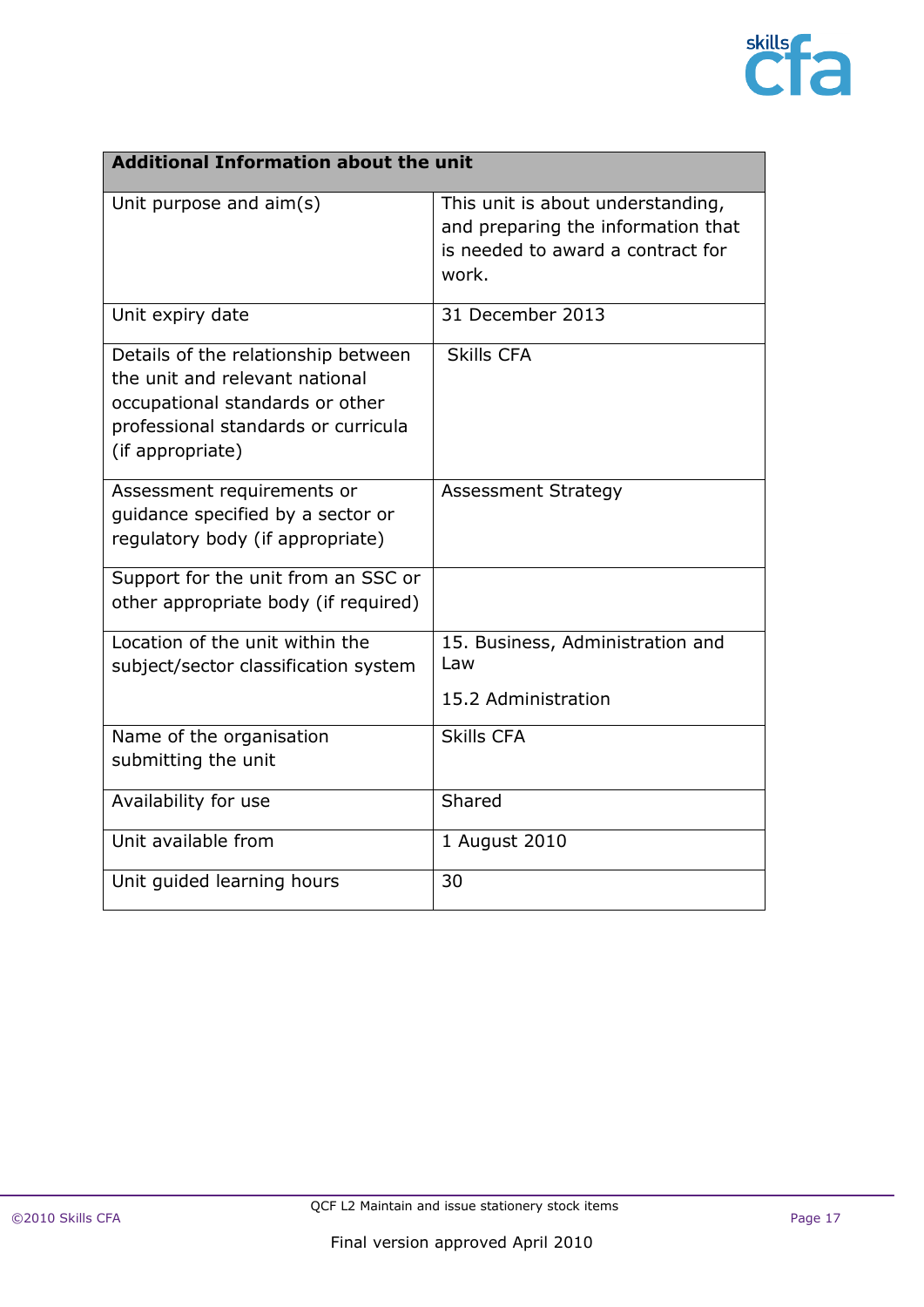

| <b>Title</b>                                            | Invite tenders and select contracts |                                                                                                                                                                                                                                                                                                                                               |
|---------------------------------------------------------|-------------------------------------|-----------------------------------------------------------------------------------------------------------------------------------------------------------------------------------------------------------------------------------------------------------------------------------------------------------------------------------------------|
| <b>Skills CFA Unit</b><br>No.                           | Q501                                |                                                                                                                                                                                                                                                                                                                                               |
| <b>WBA Unit No.</b>                                     | R/601/2585                          |                                                                                                                                                                                                                                                                                                                                               |
| <b>Level</b>                                            | 5                                   |                                                                                                                                                                                                                                                                                                                                               |
| <b>Credit Value</b>                                     | 6                                   |                                                                                                                                                                                                                                                                                                                                               |
| <b>GLH</b>                                              | 32                                  |                                                                                                                                                                                                                                                                                                                                               |
| <b>Learning Outcomes</b>                                |                                     | <b>Assessment Criteria</b>                                                                                                                                                                                                                                                                                                                    |
| The learner will                                        |                                     | The learner can                                                                                                                                                                                                                                                                                                                               |
| 1. Understand tendering<br>procedures                   |                                     | 1.1 Explain the purpose and<br>benefits of inviting a range of<br>potential contractors to bid for a<br>tender<br>1.2 Describe the procedures to be<br>followed when inviting and<br>receiving tenders                                                                                                                                        |
| 2. Understand how to evaluate<br>tenders                |                                     | 2.1 Describe points to consider<br>when evaluating tenders, their<br>purpose and benefits<br>2.2Describe purpose and benefits<br>of identifying financial resources<br>required<br>2.3 Describe the purpose and<br>benefits of having objective<br>selection criteria                                                                         |
| 3. Understand principles for<br>negotiating a contract  |                                     | 3.1 Describe the purpose and<br>benefits of agreeing a contract<br>that is fit for purpose                                                                                                                                                                                                                                                    |
| 4. Be able to follow procedures for<br>handling tenders |                                     | 4.1 Give information about the<br>tendering process that is fit for<br>purpose<br>4.2 Issue invitation to tender to<br>potential suitably qualified<br>contractors<br>4.3 Answer pre-tender queries to<br>make sure all prospective<br>suppliers have the same<br>information<br>4.4 Follow procedures to receive,<br>record and open tenders |
| 5. Be able to identify and select<br>contractor(s)      |                                     | 5.1 Evaluate tenders against<br>criteria<br>5.2 Identify financial resources<br>needed to achieve aims and                                                                                                                                                                                                                                    |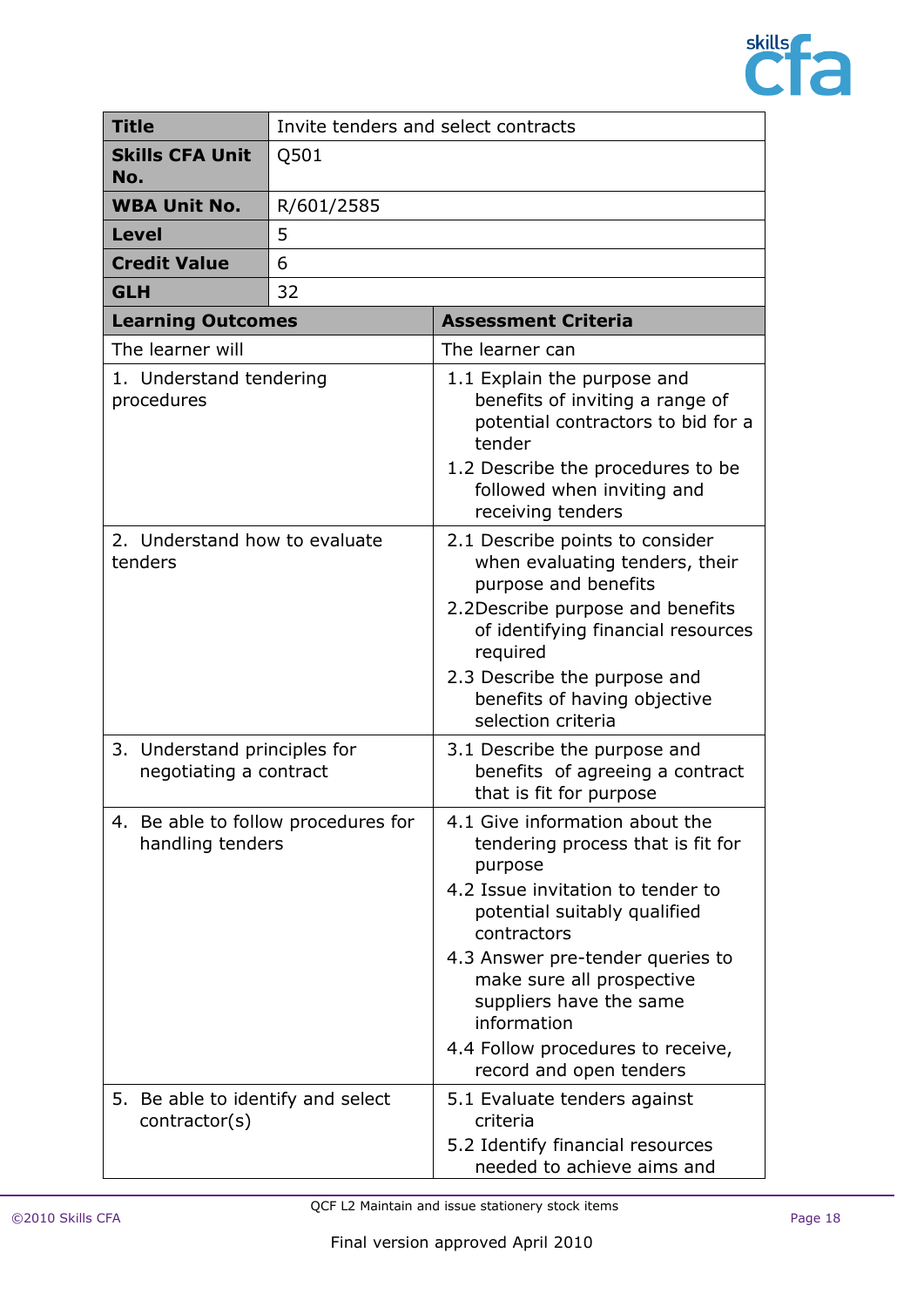

|                                                 | objectives of the specification<br>5.3 Make selection in line with<br>selection criteria<br>5.4 Inform unsuccessful tenderers<br>of the outcome<br>5.5 Give feedback to unsuccessful<br>tenderers, if required                                                                                                                                                                                                          |
|-------------------------------------------------|-------------------------------------------------------------------------------------------------------------------------------------------------------------------------------------------------------------------------------------------------------------------------------------------------------------------------------------------------------------------------------------------------------------------------|
| 6. Be able to negotiate and agree a<br>contract | 6.1 Negotiate with contractors to<br>reach an agreement that<br>a) covers the requirements<br>and specifications<br>b) offers good value for money<br>c) is acceptable to both parties<br>6.2 Negotiate with contractor(s) to<br>make sure there is compliance<br>with relevant organisational<br>requirements, legislation and<br>regulations<br>6.3 Make sure that specifications<br>and contract are fit for purpose |

| <b>Additional Information about the unit</b>                                                                                                                        |                                                                                                                                                       |
|---------------------------------------------------------------------------------------------------------------------------------------------------------------------|-------------------------------------------------------------------------------------------------------------------------------------------------------|
| Unit purpose and $\text{aim}(s)$                                                                                                                                    | This unit is about handling the<br>tendering process, identifying<br>appropriate selection criteria to<br>award the tender and agree a<br>contractor. |
| Unit expiry date                                                                                                                                                    | 31 December 2013                                                                                                                                      |
| Details of the relationship between<br>the unit and relevant national<br>occupational standards or other<br>professional standards or curricula<br>(if appropriate) | <b>Skills CFA</b>                                                                                                                                     |
| Assessment requirements or<br>guidance specified by a sector or<br>regulatory body (if appropriate)                                                                 | <b>Assessment Strategy</b>                                                                                                                            |
| Support for the unit from an SSC or<br>other appropriate body (if required)                                                                                         |                                                                                                                                                       |
| Location of the unit within the<br>subject/sector classification system                                                                                             | 15. Business, Administration and<br>l aw                                                                                                              |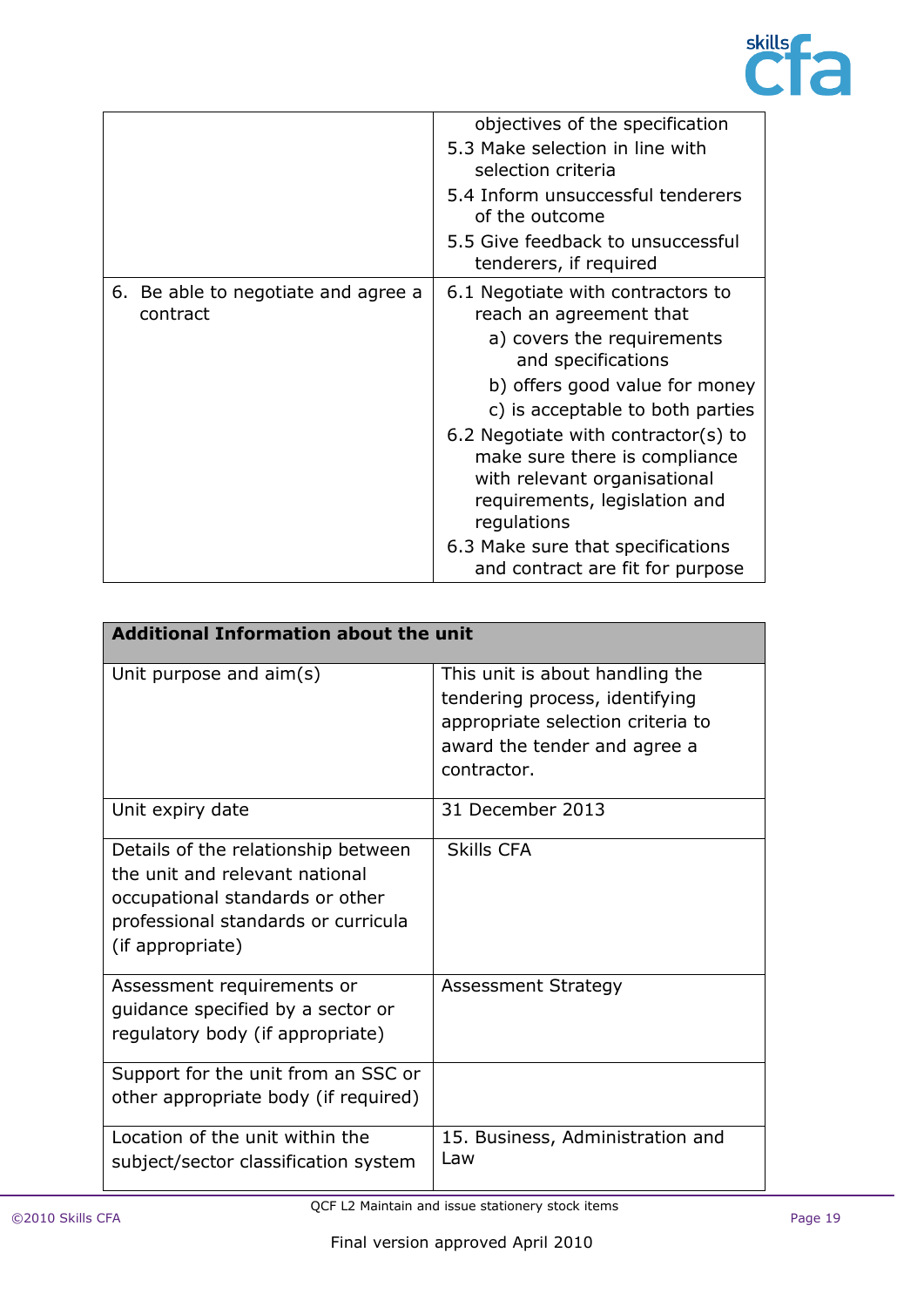

|                                                 | 15.2 Administration |
|-------------------------------------------------|---------------------|
| Name of the organisation<br>submitting the unit | <b>Skills CFA</b>   |
| Availability for use                            | Shared              |
| Unit available from                             | 1 August 2010       |
| Unit guided learning hours                      | 32                  |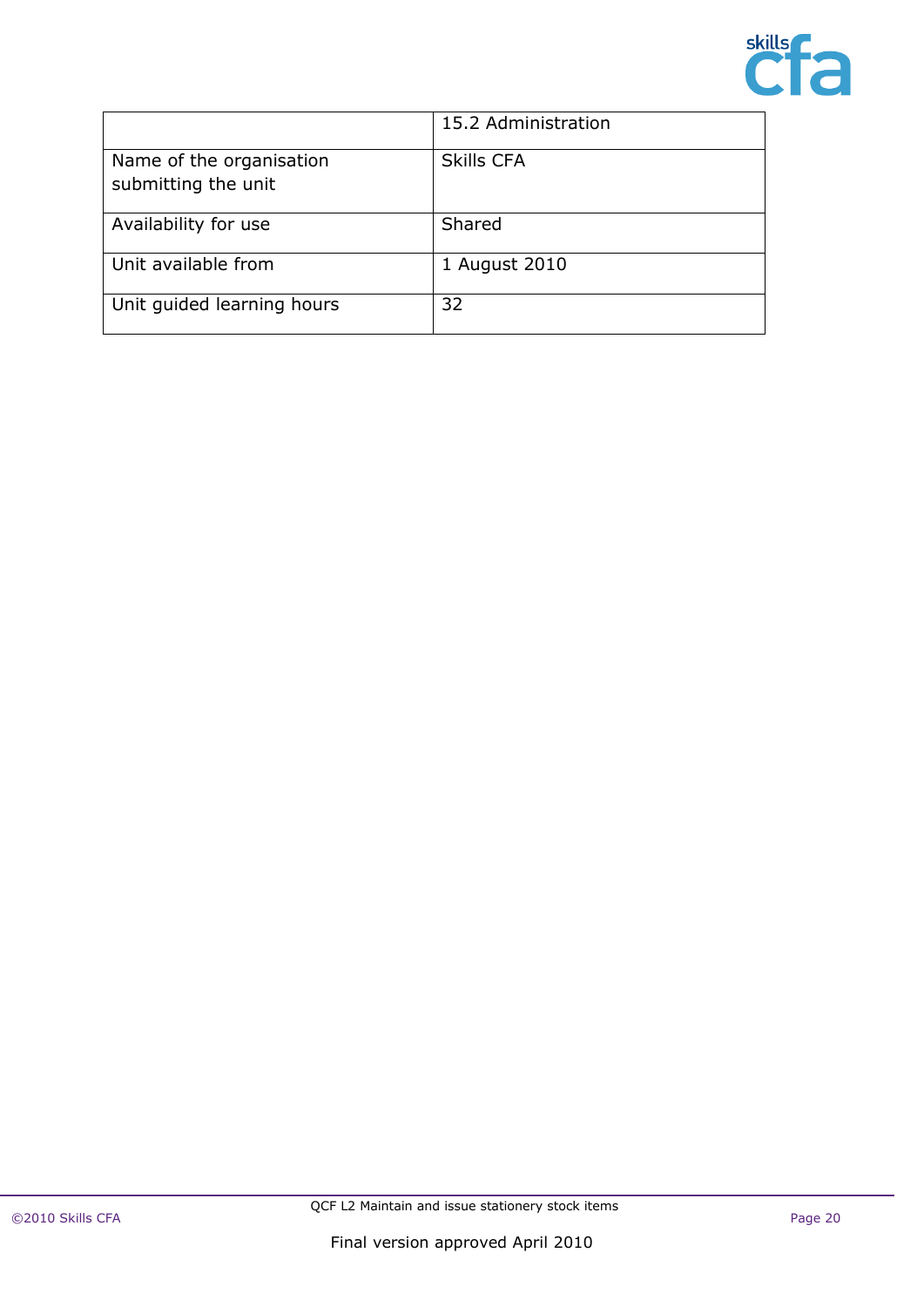

| <b>Title</b>                                               | Monitor and evaluate contracts |                                                                                                                                                                                                                                                                                                                                                                                                                                                                                                                                                                                                                                                      |
|------------------------------------------------------------|--------------------------------|------------------------------------------------------------------------------------------------------------------------------------------------------------------------------------------------------------------------------------------------------------------------------------------------------------------------------------------------------------------------------------------------------------------------------------------------------------------------------------------------------------------------------------------------------------------------------------------------------------------------------------------------------|
| <b>Skills CFA Unit</b><br>No.                              | Q502                           |                                                                                                                                                                                                                                                                                                                                                                                                                                                                                                                                                                                                                                                      |
| <b>WBA Unit No.</b>                                        | Y/601/2586                     |                                                                                                                                                                                                                                                                                                                                                                                                                                                                                                                                                                                                                                                      |
| <b>Level</b>                                               | 5                              |                                                                                                                                                                                                                                                                                                                                                                                                                                                                                                                                                                                                                                                      |
| <b>Credit Value</b>                                        | 6                              |                                                                                                                                                                                                                                                                                                                                                                                                                                                                                                                                                                                                                                                      |
| <b>GLH</b>                                                 | 35                             |                                                                                                                                                                                                                                                                                                                                                                                                                                                                                                                                                                                                                                                      |
| <b>Learning Outcomes</b>                                   |                                | <b>Assessment Criteria</b>                                                                                                                                                                                                                                                                                                                                                                                                                                                                                                                                                                                                                           |
| The learner will                                           |                                | The learner can                                                                                                                                                                                                                                                                                                                                                                                                                                                                                                                                                                                                                                      |
| 1. Understand monitoring<br>procedures                     |                                | 1.1 Describe ways of building<br>relationships with contractor(s)<br>1.2 Explain the purpose and<br>benefits of building relationships<br>with contractor(s)<br>1.3 Describe different ways of<br>monitoring compliance with a<br>contract<br>1.4 Identify and evaluate different<br>methods of monitoring<br>contracts, that meet all needs<br>1.5 Describe ways of tracking<br>achievement of contract<br>objectives<br>1.6 Give examples of what<br>constitutes a breach of contract<br>1.7 Identify ways of dealing with a<br>breach of contract<br>1.8 Describe the legal, regulatory<br>and organisational requirements<br>governing contracts |
| 2. Understand how to evaluate<br>contractor(s) performance |                                | 2.1 Identify and evaluate the<br>sources and types of<br>information that can be used to<br>monitor contracts<br>2.2 Describe the purpose and<br>benefits of evaluating and<br>reporting on contractor(s)<br>strengths and areas for<br>improvement                                                                                                                                                                                                                                                                                                                                                                                                  |
| 3. Be able to monitor the<br>performance of contractors    |                                | 3.1 Agree procedures for<br>communicating with<br>contractor(s)<br>3.2 Agree procedures for<br>communicating with others                                                                                                                                                                                                                                                                                                                                                                                                                                                                                                                             |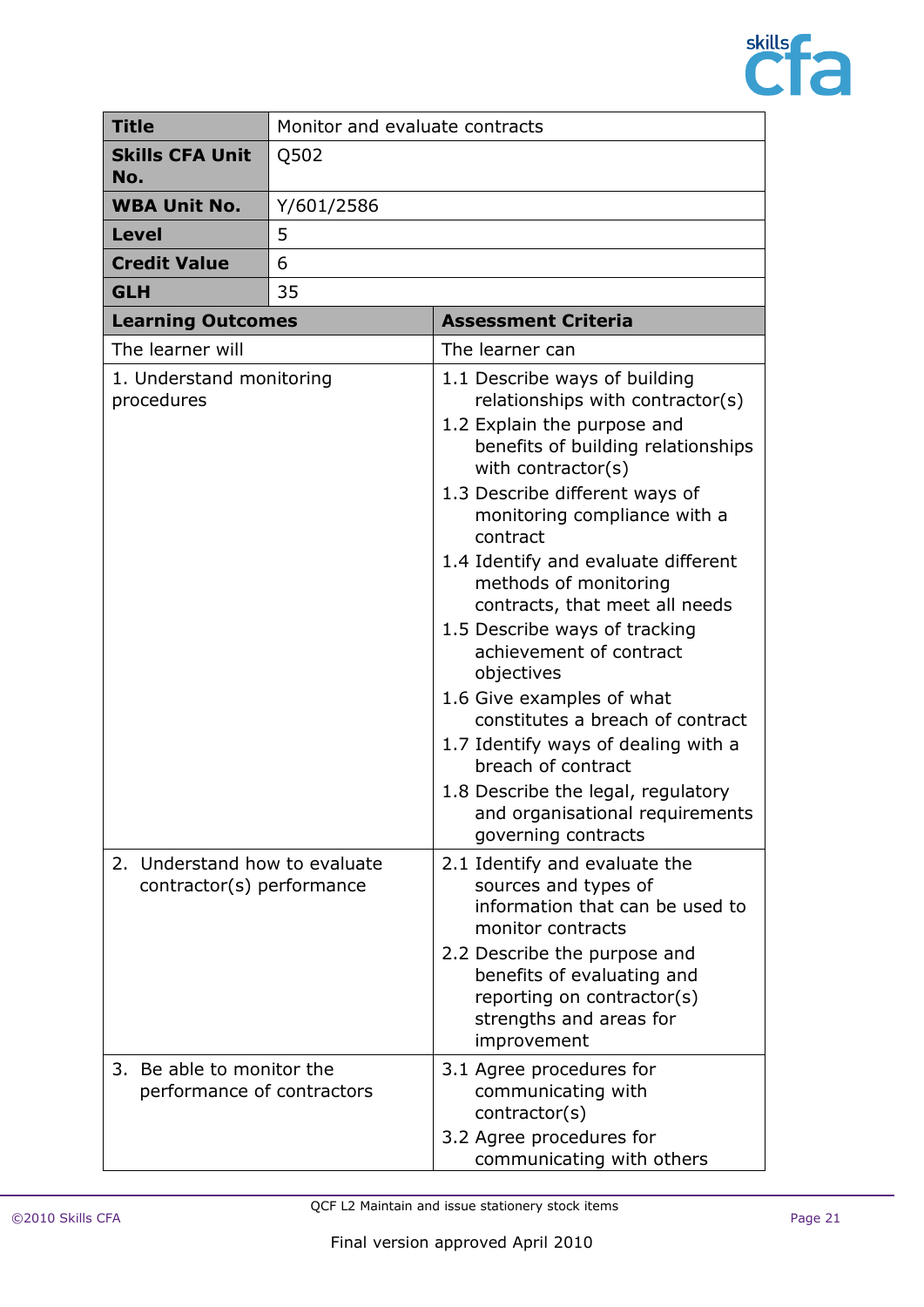

|                                                            | involved                                                                                                   |
|------------------------------------------------------------|------------------------------------------------------------------------------------------------------------|
|                                                            | 3.3 Agree procedures with<br>contractors for monitoring<br>performance                                     |
|                                                            | 3.4 Check contractors compliance<br>with the contract including, as<br>required<br>a) legal and regulatory |
|                                                            | requirements                                                                                               |
|                                                            | b) organisational requirements                                                                             |
|                                                            | 3.5 Make sure contract objectives<br>are being met                                                         |
|                                                            | 3.6 Agree action with contractor(s)<br>to deal with non-compliance                                         |
|                                                            | 3.7 Deal with breaches of<br>contract(s) within agreed<br>timescales, if required                          |
| 4. Be able to evaluate the<br>performance of contractor(s) | 4.1 Agree procedures for evaluation<br>4.2 Agree sources of information for<br>evaluation                  |
|                                                            | 4.3 Gather and analyse information                                                                         |
|                                                            | 4.4 Identify and report on strengths<br>of contractor(s)                                                   |
|                                                            | 4.5 Identify and report on areas for<br>improvement for contractor(s)                                      |

| <b>Additional Information about the unit</b>                                                                                                                        |                                                                                                                                            |
|---------------------------------------------------------------------------------------------------------------------------------------------------------------------|--------------------------------------------------------------------------------------------------------------------------------------------|
| Unit purpose and $\text{aim}(s)$                                                                                                                                    | This unit is about monitoring and<br>evaluating a contractor's<br>performance and compliance<br>against the requirements of a<br>contract. |
| Unit expiry date                                                                                                                                                    | 31 December 2013                                                                                                                           |
| Details of the relationship between<br>the unit and relevant national<br>occupational standards or other<br>professional standards or curricula<br>(if appropriate) | <b>Skills CFA</b>                                                                                                                          |
| Assessment requirements or<br>quidance specified by a sector or<br>regulatory body (if appropriate)                                                                 | Assessment Strategy                                                                                                                        |